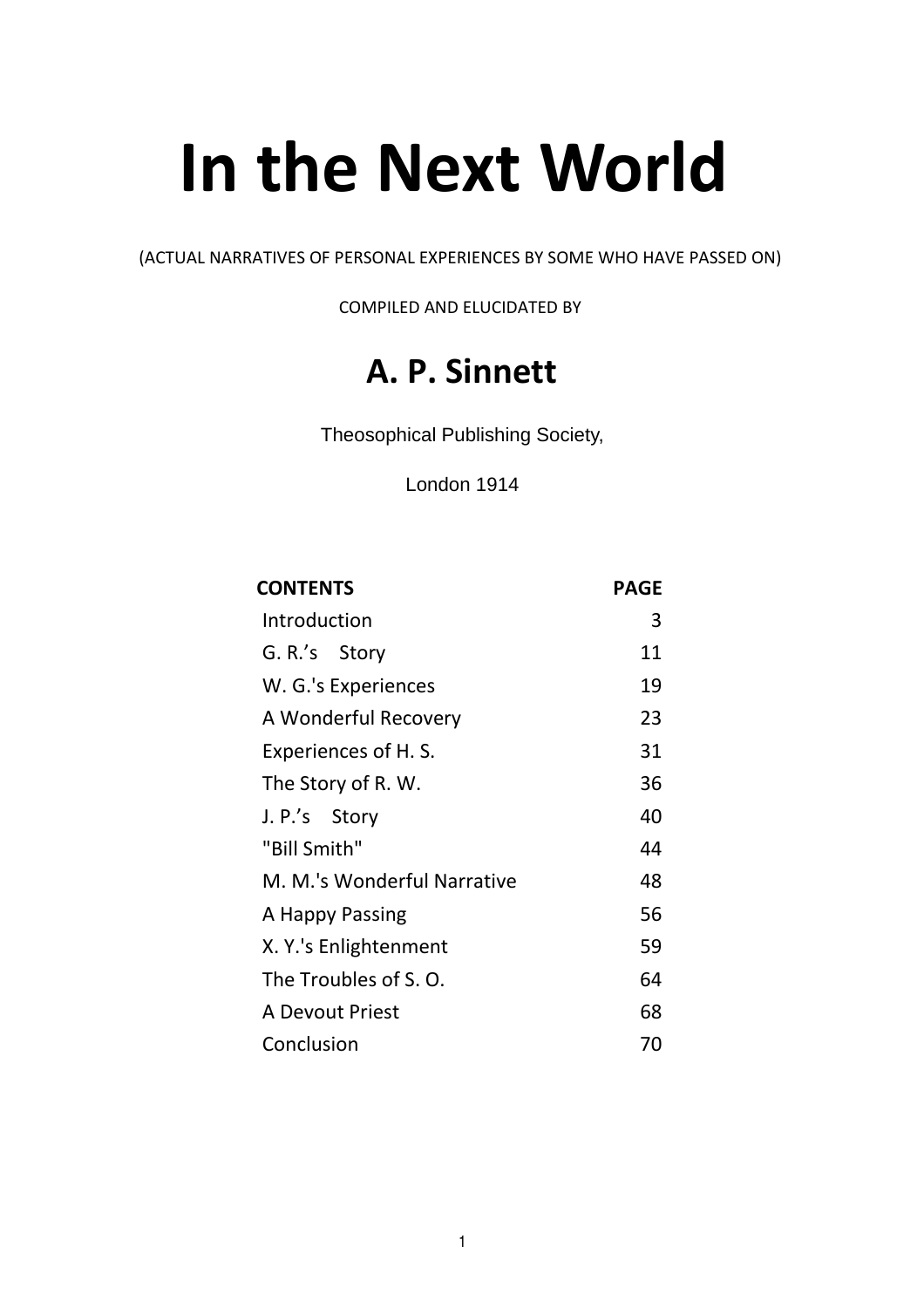### **Introduction**

Whether from the point of view of ordinary religious belief or from that reached by theosophical teaching, most people look forward to some kind of life hereafter, but are rarely enabled to frame conceptions of that life with any degree of detail. And it not infrequently happens that when people who have passed over get an opportunity, by the methods of ordinary mediumship, of communicating back to friends in physical life, they seem mainly desirous of reaffirming the familiar truth that to be happy hereafter one must be decently well behaved in this life. The warning as a rule makes no deep impression on the hearers, because no particular novelty surrounds the idea; In so far as it fails with so many people to become a commanding motive of action, that is probably due to the [end of Page #7] vague mist of uncertainty that envelops all future conditions of existence. If people who pass over would devote their efforts to giving us minute descriptions of the new circumstances in which they find themselves, that would make a much deeper impression on their friends here than can be produced by ethical sermons however earnest, however inspired by new knowledge and genuine conviction.

I have been for some years past in the enjoyment of opportunities favourable for getting free speech with friends who have passed over into the astral life. For many reasons it is impossible for me to go into minute detail concerning the circumstances under which these opportunities have arisen. For those who do not know me, the narratives I am about to record may seem tainted by a fictitious colouring, I can only say, for the benefit of those who do know me, and may trust my word, that the stories in all cases are here passed on just as I have received them, and are published in perfect good faith to meet what I hold to be a very widespread desire for definite information concerning the actualities of astral life.

Of course we must always remember that such astral life is not to be regarded as a fulfilment of the karma in each case engendered on [8] the physical plane. In all earlier theosophical teaching it was so supremely important to establish, on a firm foundation, the great principle of reincarnation, with its attendant doctrine of karma, that the intervening phases of life on the astral and manasic planes were comparatively neglected, - with the result, indeed, of giving rise to some misapprehensions in regard both to the astral and devachanic conditions. Those of us who are the most earnest students of theosophical teaching and best situated for carrying on such study, are most fully appreciative of the insuperable difficulty of setting forth the whole volume of complex law governing human evolution all at once.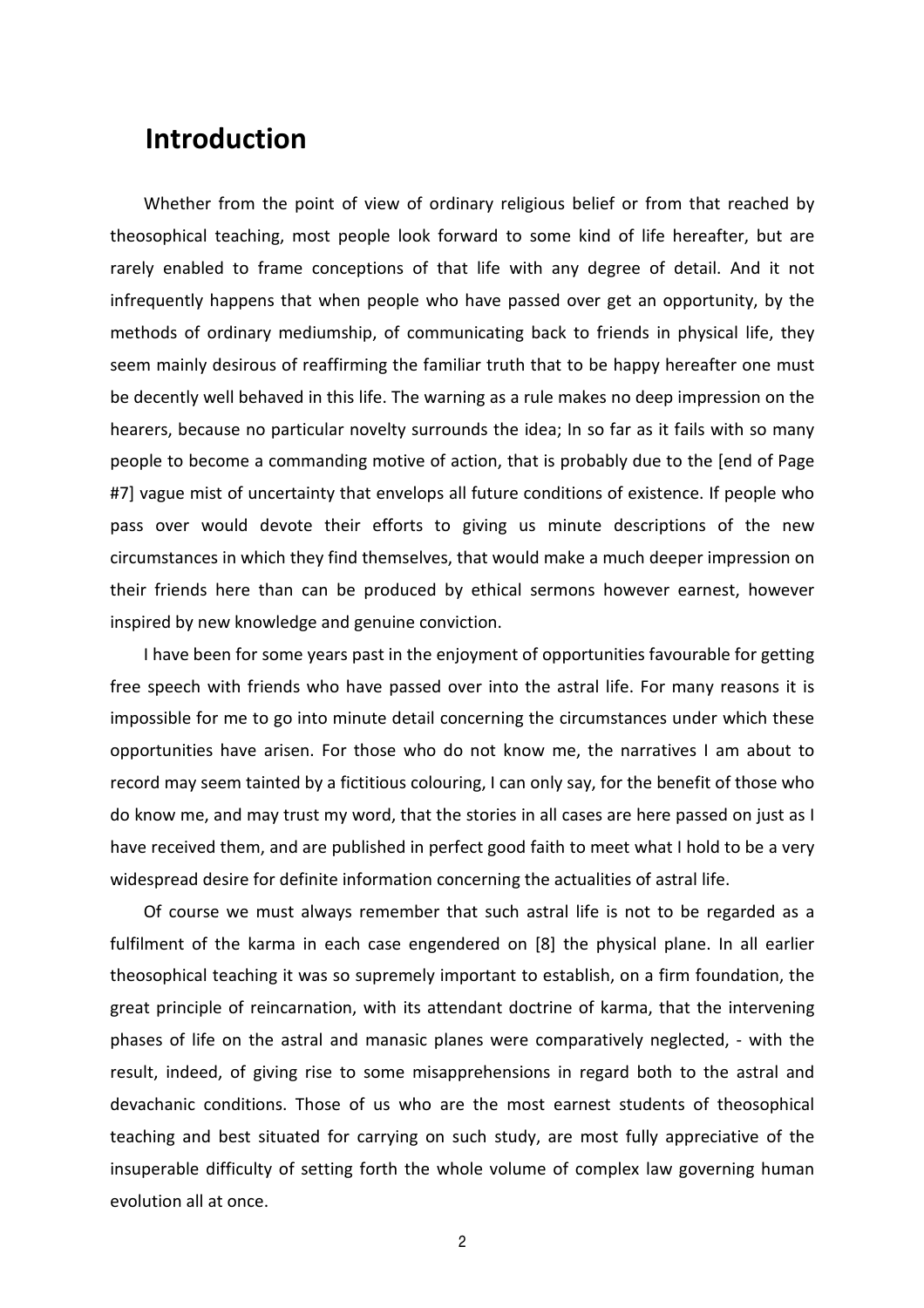We need not regret the omissions that were inevitable in the beginning. We need not hesitate to welcome fresh information which fills up some of the gaps, even though in some cases this may dissipate impressions too hastily formed when information was incomplete.

As an introduction to the fragments of astral biography I propose now to give out, I must set before the reader in fairly intelligible shape the constitution of that vast region enveloping the earth that is referred to when we speak of the astral plane. Many of its characteristics have been vividly described in early theosophical [9] writings, but for the purpose I now have in view it is desirable to remind the reader of the very definite way in which it is divided into sub planes. (Sub-concentric spheres would be a more appropriate phrase, but the usual term "plane" is more convenient, though we should never forget that the whole astral region with all its subdivisions is a huge concentric sphere surrounding the physical globe, as much a definite appendage to it as the atmosphere, and carried with it in its movement round the Sun.) A part of the great sphere is actually immersed or submerged beneath the solid crust of the earth. That is a terrible region with which only the very worst specimens of humanity have any concern, after passing on from the physical life. Two sub-planes of the astral are thus under ground - the first and second, numbering the series from below upward. The third lies just above the surface of the earth, and is still a region of varied discomfort, in which those whose personal characteristics are such as to require purification before they are qualified for existence on any of the superior regions, spend a time greatly varying in duration.

The fourth sub-plane is the first on which existence is altogether based upon the sensation [10] of happiness, though its experiences are themselves subject to very great variety. The higher regions again are all conditions in which happiness is the background of consciousness, but in which different mental and moral attributes find their appropriate expression. Thus people in whom intellectual activity is the predominant characteristic are naturally drawn to the fifth sub-plane, while the sixth, affords scope for genuine devotional feeling if that is the predominant element in any given character. And just because life on the higher levels of the astral plane involves the principle that people are drawn together by their real sympathies, - not as in physical life by karma, that often, down here, puts people into close relations with antipathetic entities, - the seventh sub-plane is a region to which those gravitate who have been in life rulers of men in one way or another, not merely by high social rank, but by virtue of characteristics that have given them sway over others either in industrial or political life.

Of course we must always remember that from the higher levels of the astral plane it is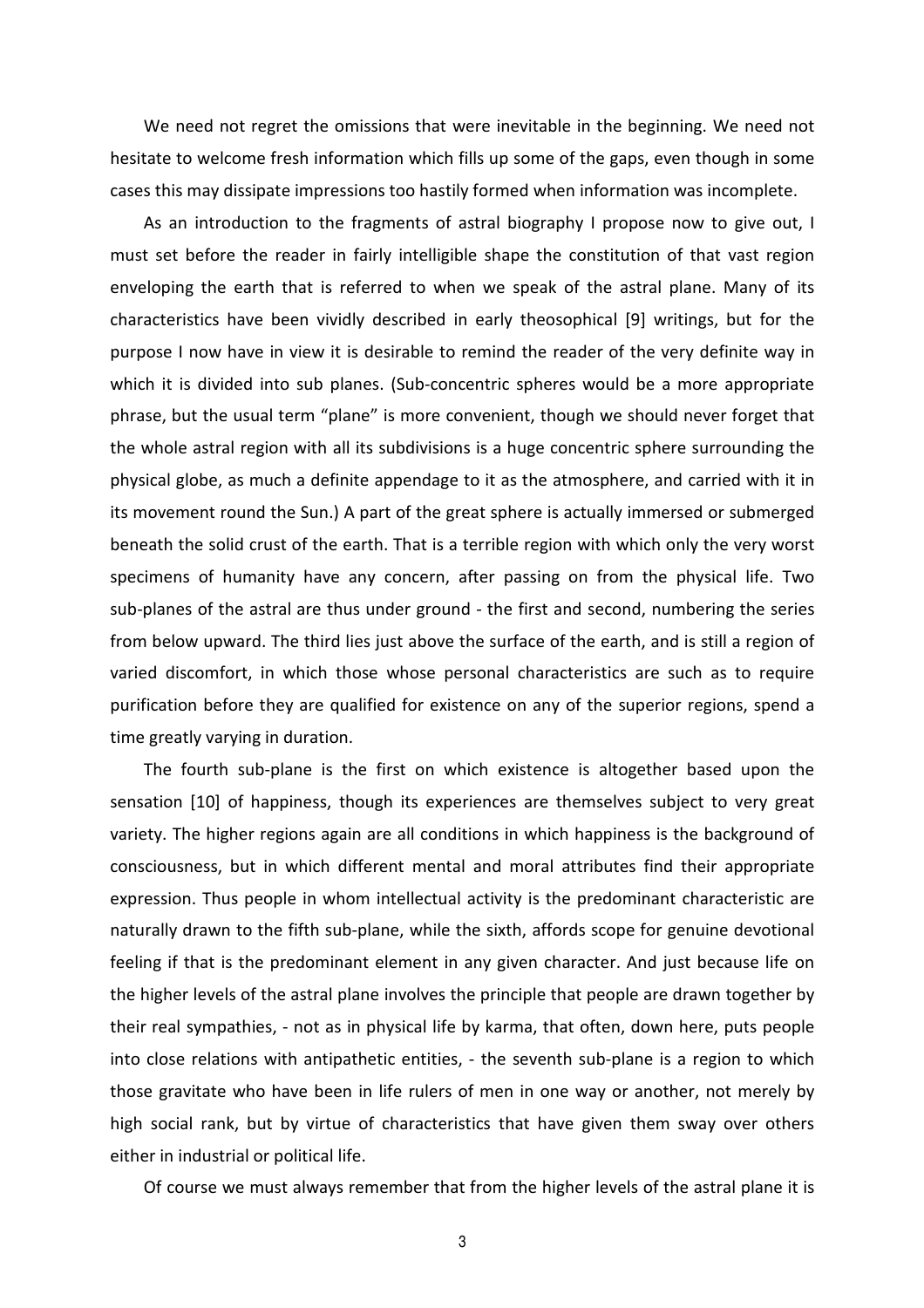possible for those belonging there to descend, at will, to any of the lower. They do this constantly when desirous of observing what goes on here on the physical plane. There is [11] thus much freedom of intercourse among people on the higher levels of the astral world.

I must pause here to emphasise the idea that life on the higher levels of the astral world is very much more than a transitory condition of preparation for something higher on the manasic plane. That was the first notion we had about astral existence, and it was defective in more ways than one, - not so much an incorrect statement as an incomplete one. For large numbers of very good people the astral life is little more than a transitory condition, not because they are pre-eminently good, but because they may not combine with their goodness enough intellectual capacity to be able to make use of the higher regions of the astral world. Granting such intellectual capacity, people so endowed find it desirable to stay for very protracted periods on the higher levels in question. The devachanic state, in short, which at first was represented as the goal towards which all people should aspire on passing over from the physical life, is really a thoroughly happy state of dreamy inactivity, with intensely vivid sensations of blissful emotion, but not one of either usefulness to others or individual progress. There are large numbers, perhaps multitudes, of people at this [12] stage of human evolution who are good enough for the devachanic state and not advanced enough in other ways, for a useful or progressive career on the higher levels of the astral. And to these large numbers the earlier teaching applied quite accurately.

Does this statement conflict with a long familiar teaching to the effect that all progress is accomplished in the earthly life; that the period intervening between two earth lives is a period of rest; that it is not an opportunity for further progress? That early teaching was not wrong, but was easily misunderstood, It included, the reader may remember, the idea that karma could still be made on the astral plane, though at first this idea was treated rather as a warning than as an encouragement. But, properly understood, it operates both ways. In truth, the complete view of the subject is that the life of causes includes the astral as well as the physical life. If the astral life for people of the (intellectually) humbler classes is just a period of waiting for idle devachanic bliss, then it is best that no fresh causes should be engendered on the astral plane. They might be detrimental. But consider for a moment the condition of a truly great man of science, for instance. With the new opportunities [13] afforded him in the astral world he has boundless scope for the prosecution of study far beyond the opportunities of physical life. Of course, he avails himself of these, and for more reasons than one. To begin with, the interest of his enlarged opportunities is intense. He could not endure the idea of turning away from them merely to steep himself in "slumber's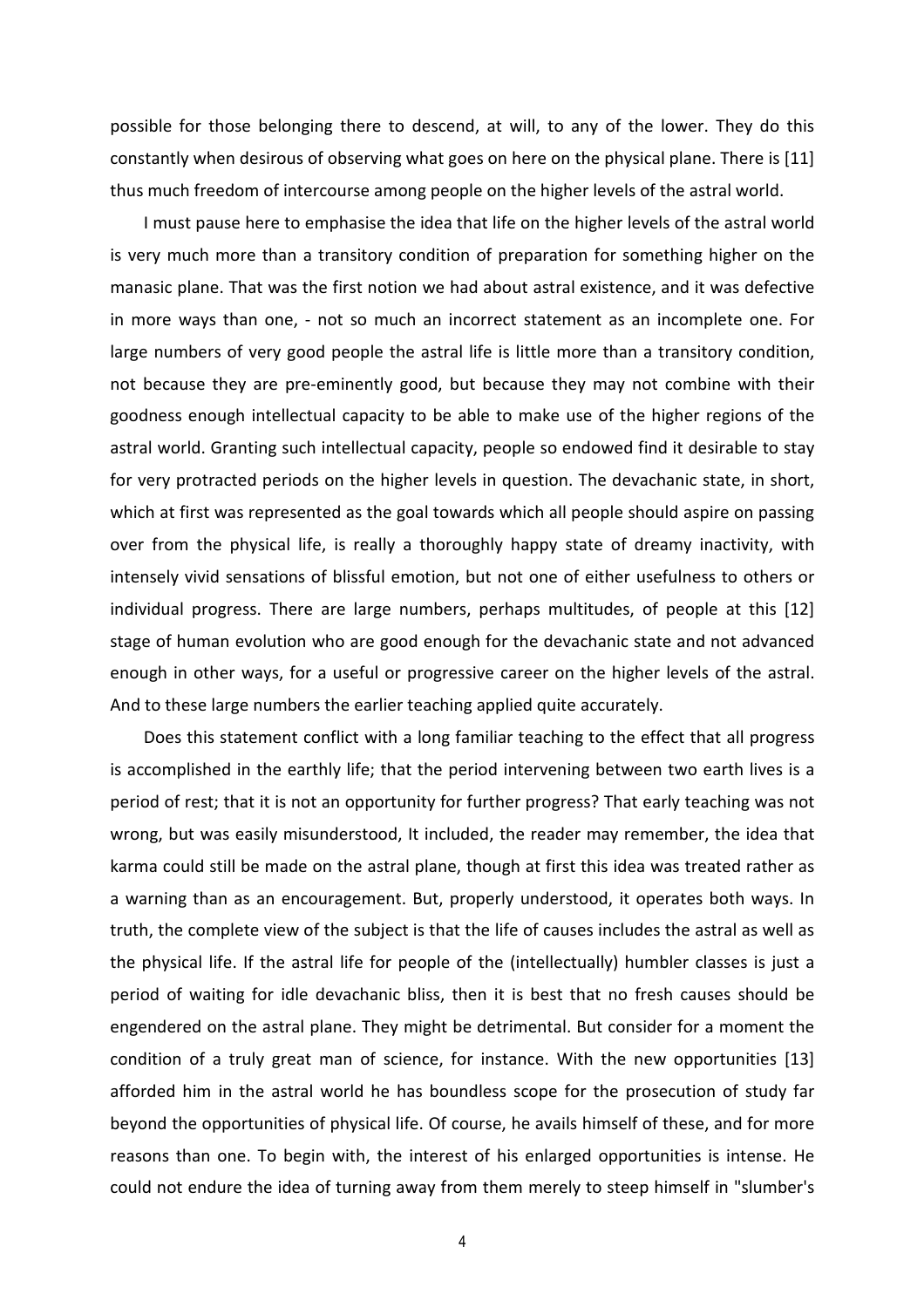holy balm." And again - for such a man could not fail to come into touch with the higher wisdom we call down here occult, - he would know that the increasing knowledge he would be gaining, even though it might not be specifically passed on to his next life, would engender enhanced capacity for acquiring knowledge in the next life, and would not be in any sense of the word thrown away.

This is how it comes to pass that, as a matter of fact, the higher levels of the astral world are still, the home of all the great scientific men whose names have decorated our intellectual history. They scorn the unprofitable enjoyments of the devachanic state. At some period in the future they will have to pass on to the manasic plane for the sake of effecting the complete union of all the spiritual elements in their permanent egos which must precede reincarnation. But there is no sort of hurry; [14] and again, their touch with higher wisdom will enable them to know the right time at which to "pass on" a second time, just as they unconsciously obeyed the impulse of an unseen law when they "passed on" from mere physical existence.

That very rough sketch will suffice for the moment to render intelligible the narratives of personal experience on the astral plane that I am in a position to deal with.

I will begin with one that has to do with the after-'death'(?) experiences of a man with whom I had some touch in this life who had some tiresome characteristics to work off in the beginning, but, as the reader will see, a magnificent volume of spiritual karma in the background which ultimately found complete expression. In this case I shall be able to give the story in his own words, or nearly so. The conventions by which we are troubled in this life are such that for public print one must exercise a certain reserve in describing conditions that are the outcome, on the astral plane, of strong sexual feeling. And here a word or two of preliminary explanation is perhaps desirable. Bad karma of the kind that is distinctly related to the relationships of this plane, can only, as a rule, be worked off or [15] find expression on the physical plane in a later life following that in which it is engendered; but where strong sexual feeling has been very imperfectly gratified, and has remained a powerful force in imagination up to the period of a comparatively early departure from this life, it is an impediment to upward progress towards higher astral levels. This will be better understood as my present work proceeds, and the subject may conveniently be reserved for later treatment, with some of the stories I have to tell as its text.

I will call the subject of my first narrative G. R. [16]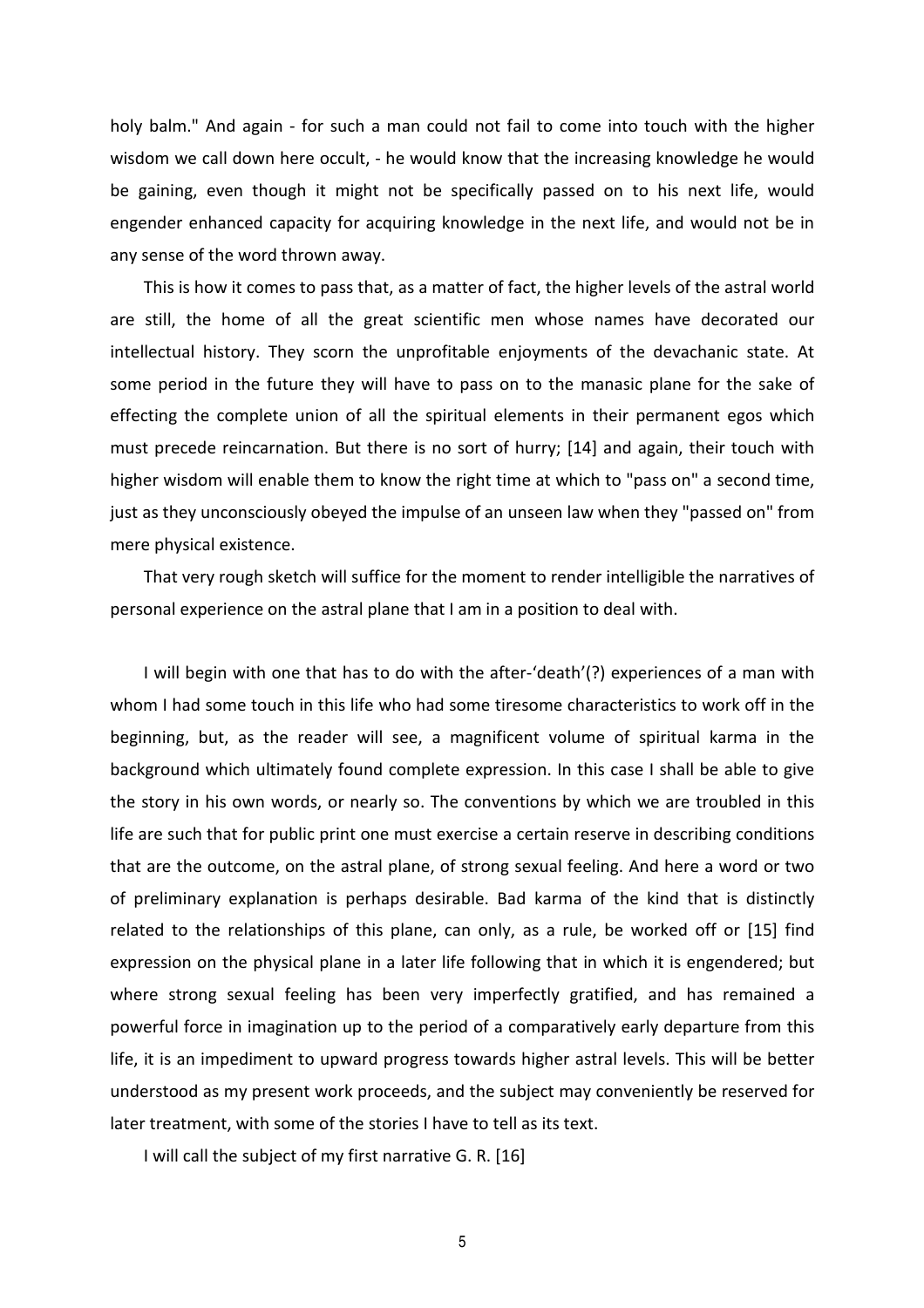#### **G. R.'s Story**

I died at Hongkong a good many years ago, at about the age of thirty. I had contracted the fever common in that region, and had only been ill a short time. One evening in the dry hot weather, lying in bed heated and feverish, suddenly something seemed to snap like the snapping of a piece of thread. All feeling of malaise and general pain disappeared. I felt quite light. I tried to think what had happened. I couldn't. Something like sinking asleep came, and I knew no more. How long I remained so I do not know. Since then I have been told it was about three weeks.

I remember slowly waking up. I appeared td be in a house very beautifully furnished, situated near the sea. The climate was glorious. I came to myself lying on what appeared to be a couch. I remember asking myself, "Can I be dead?" Various ideas flitted into my mind. I turned my eyes round to look at the room, [17] and found someone seated by me, a man dressed in white, rather tall, with long hair, and eyes that seemed to shine like living centres of light. He said: "My brother, you have left the physical world; you are for the moment under my charge in my habitation." (The place, I afterwards learned, was on the fifth sub-level of the astral plane.) He said, "You have now to leave me and descend into lower forms of matter. There you will remain for a time, after which you will be again restored to my charge until I pass you on to those above me."

I could not grasp what was meant; all seemed so extraordinary. More than once I thought I was dreaming. As he spoke, in a peculiar way the whole of the room, he himself, and the view appeared to undergo an extraordinary change. They appeared to become less and less clear in outline till at last they faded away. I was conscious of a wonderful effect of coloured streams of light, then as these faded away a strange feeling of dreariness came over me, of cold and drab surroundings. I was lying on the ground, around me nothing but desert and huge rocks. I was very miserable and lonely, and did not know what to do. The cold feeling seemed to focus my thoughts. I moved; found I could move with great freedom. I had no [18] sense of weight. I stood up and gazed around. The sense of dreariness became more marked, and I asked myself, "Where am I?" I saw no form, but I heard a voice reply, "You are under my charge on the third level of the region beyond the physical." I saw no form. The voice seemed to strike a chill through me.

Then of a sudden I seemed to be back in England, in London, drifting, floating through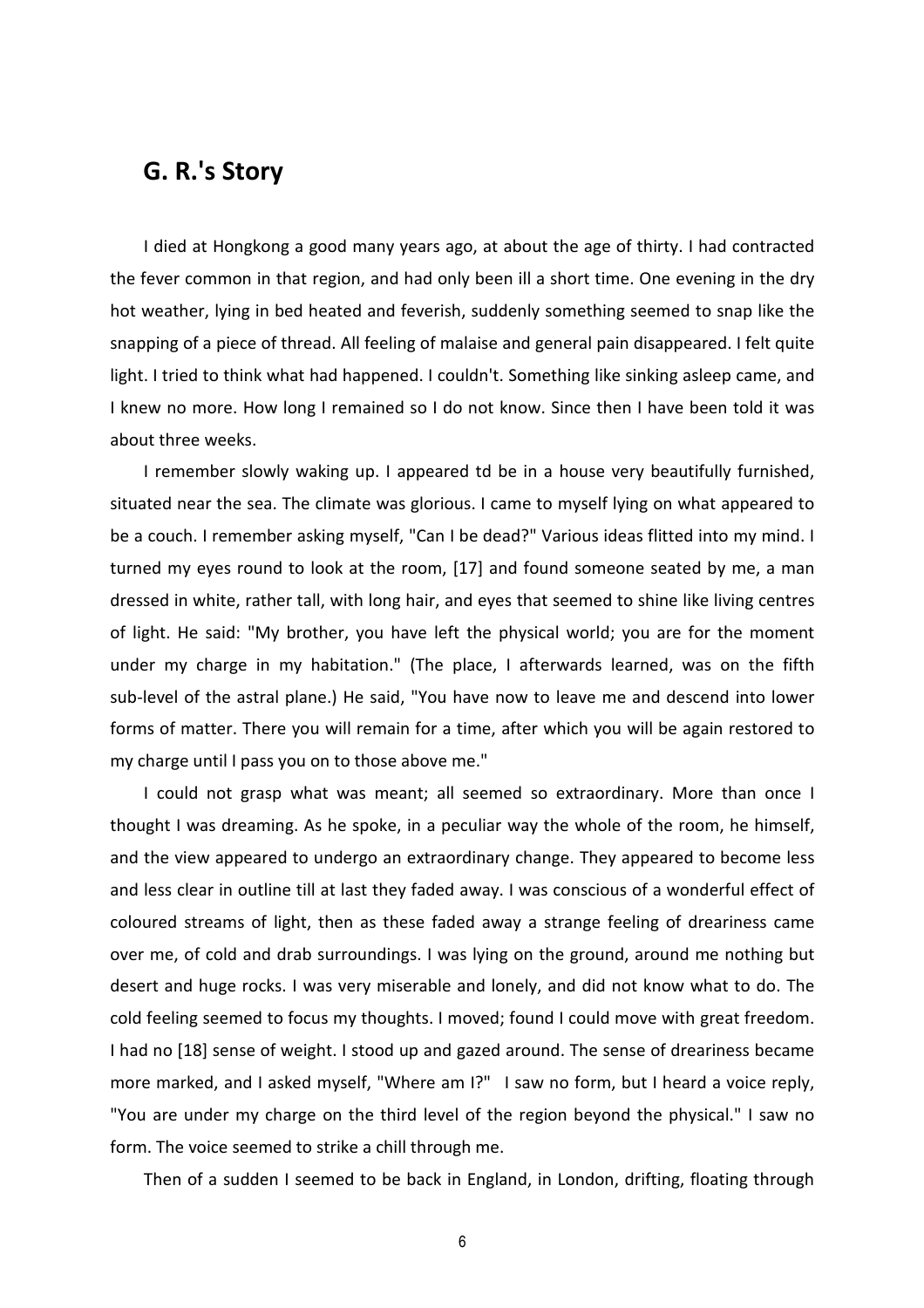the streets. At last I found myself in the neighbourhood of Leicester Square, in the midst of a crowd all jostling one another.

[It is necessary here to condense, rather than to set down in his own words, my friend's narrative. He describes himself as having been in life a man with a very ardent feeling for the other sex, though with refined tastes and habits. But he was now plunged in the midst of the coarsest manifestations of that feeling. Without seeking the experience, he was drawn, sucked as it were, into the consciousness of a man of very gross nature and habits, and shared, though with loathing and disgust, his emotions as he gratified his desires. My friend was irresistibly tied to this man for a long time, till at last, with a horrified cry for help, he was enabled to break away, with a sense of extraordinary relief. But he was still [19] floating over London. I resume his narrative in his own words.]

What a wonderful sense of relief seemed to thrill through me when free from that horrible embrace. I remember at that time floating over the Cafe Monico, attracted by a swirling movement that seemed like a whirlwind to draw me into it. I tried to resist the suction, but was drawn on down through what seemed a funnel of smoke. I had no idea where I should land, but all of a sudden I found myself in a clear atmosphere listening to the conversation of two men, one a young fellow of about twenty, the other a man of forty-five or fifty, talking in low tones. I could not hear exactly, but could feel an intense sensation of anguish that seemed to emanate from the younger man. This was very intense, and made me uncomfortable. Suddenly I heard the voice of the young man saying, "I cannot face it, I can't. It is impossible." I had no idea as to what this referred to, but could see that it was the cause of his miserable condition. The young man rose hastily, put on his hat, took his coat over his arm, and quitted the long low room. I was compelled to follow, and floated on behind him. For some time he stood on the step hesitating; then made up his mind. I saw his aura, till [20] then a mass of grey, become dense, so that when I attempted to touch it, it was quite hard. I was compelled to follow.

He called a cab and drove to some rooms near the Marble Arch. He entered the house with a key, went upstairs, entered a back room, went straight to a drawer, which he opened, and took out a revolver. I knew what he was about to do, and horror ran through me. I could do nothing, but was rooted to the place. I saw him take the revolver and look at it. Then he sat down at a table where there were writing materials and began to write to his mother. When he had finished, he folded and addressed the letter, and then put his hand on the revolver. At this moment I was in a state difficult to describe. At all costs I must prevent him, and I did not know what to do. My agony caused me to cry, "For God's sake, stop!" At this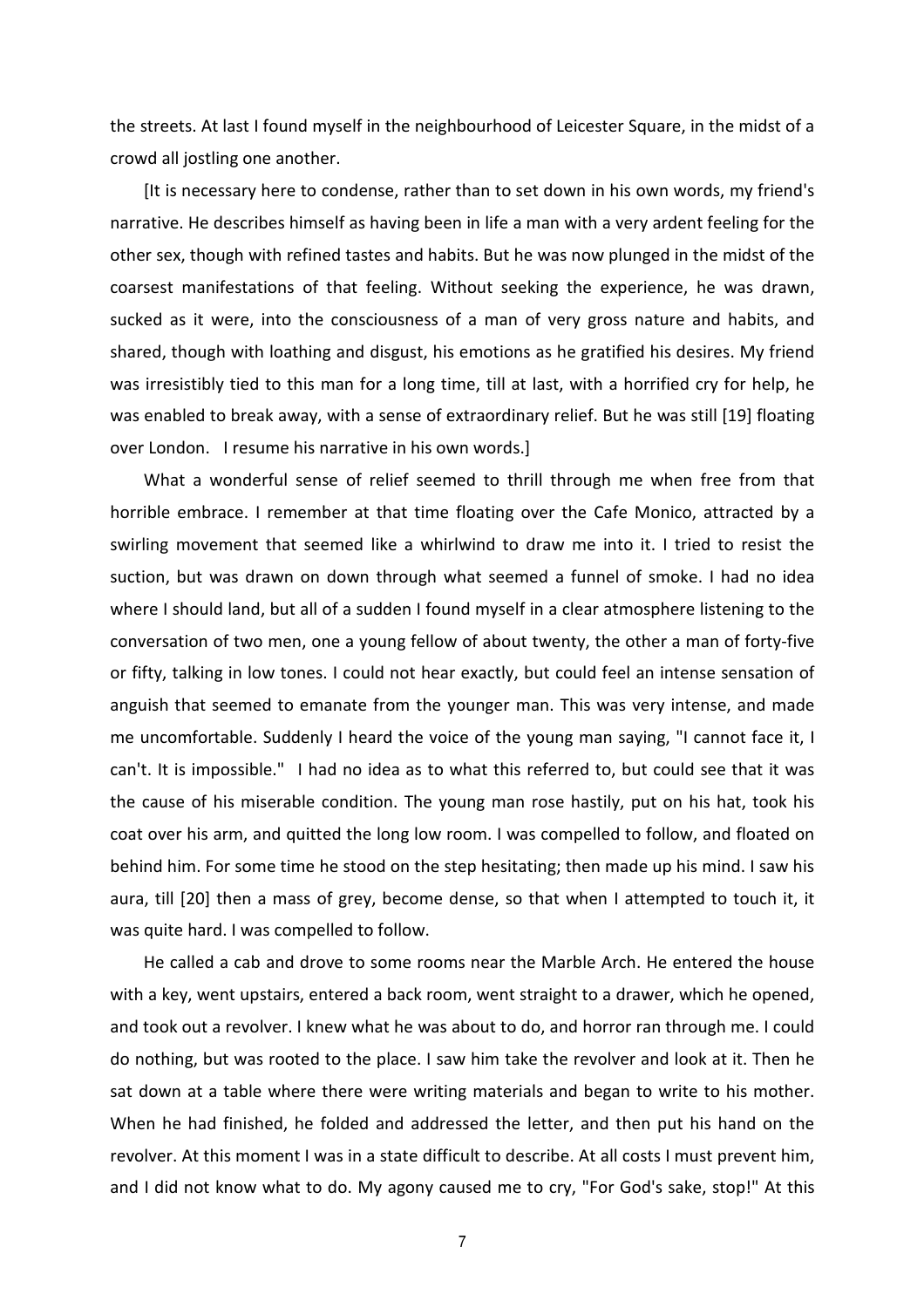moment he gave a start, crying out, "Who spoke?" He had heard me. I tried to speak, but could not. Again he asked, "Who spoke?" I was suffering in an extraordinary way, and said, "For God's sake, spare his life!" Then I was, aware of a form standing by him that I have since known to have been that of the Blessed Lord, the Holy Master. I shall never forget the calmness and peace that [21] came over me in presence of the glorious divine man. I thought it was an angel. I felt happy. All would be well. The Holy One turned His eyes on me, and I felt a thrill through my whole being.

The young man in the meantime looked very startled, and put down the revolver on the table again, and sat down, looking round. I felt rather than heard him say, "Why can't I do it? I must. I can't face it." Then he took up the revolver again, and a strange thing happened. The Master merely waved His hand in the direction of the young man and a stream of light seemed to flow from His fingers into the aura. Then I saw the astral form of the young man standing by the Master. I did not then understand it, but have since learned that the Master had drawn him out of the body.

The young man sobbed as if his heart would break, and then the Master put him back into his body, which had fallen on the floor. He got up in a dazed sort of way, and said, "Preserved by God Himself!" Then he put away the revolver, and the whole scene faded away. I was again alone.

For a little time after that experience I seemed to be surrounded by a peculiar cloud [22] which seemed to obscure my sense of sight, a cloud of a reddish tinge; and it seemed to be drifting upon me, as far as I could judge. I did not appear to be the origin of it myself, and became conscious of an extraordinary sense of damp heat and that I was slowly drifting I knew not whither. How long I drifted I know not, but at last I found myself in a dense kind of fog. I became conscious of voices, at first dim and far off. Also aware of an acute, uncomfortable sensation of choking. All of a sudden the mist cleared away and I found myself in a room with a number of men and women.

[Now again I am constrained to condense the story. The scene was one of very degraded debauchery.]

I saw foul shapes of an extraordinary order floating round the room, one exactly like a large jellyfish. As it passed me it gave me an indescribable sensation of disgust and horror. I prayed to be delivered from this wretched condition, and then, to my astonishment, saw a figure approaching surrounded by an atmosphere of beautiful blue. I t seemed to glide rather than walk. As it came near, my horror vanished. Then I was taken by the hand, and the voice said, "Come with me!" I could not [23] see the face of the figure, but willingly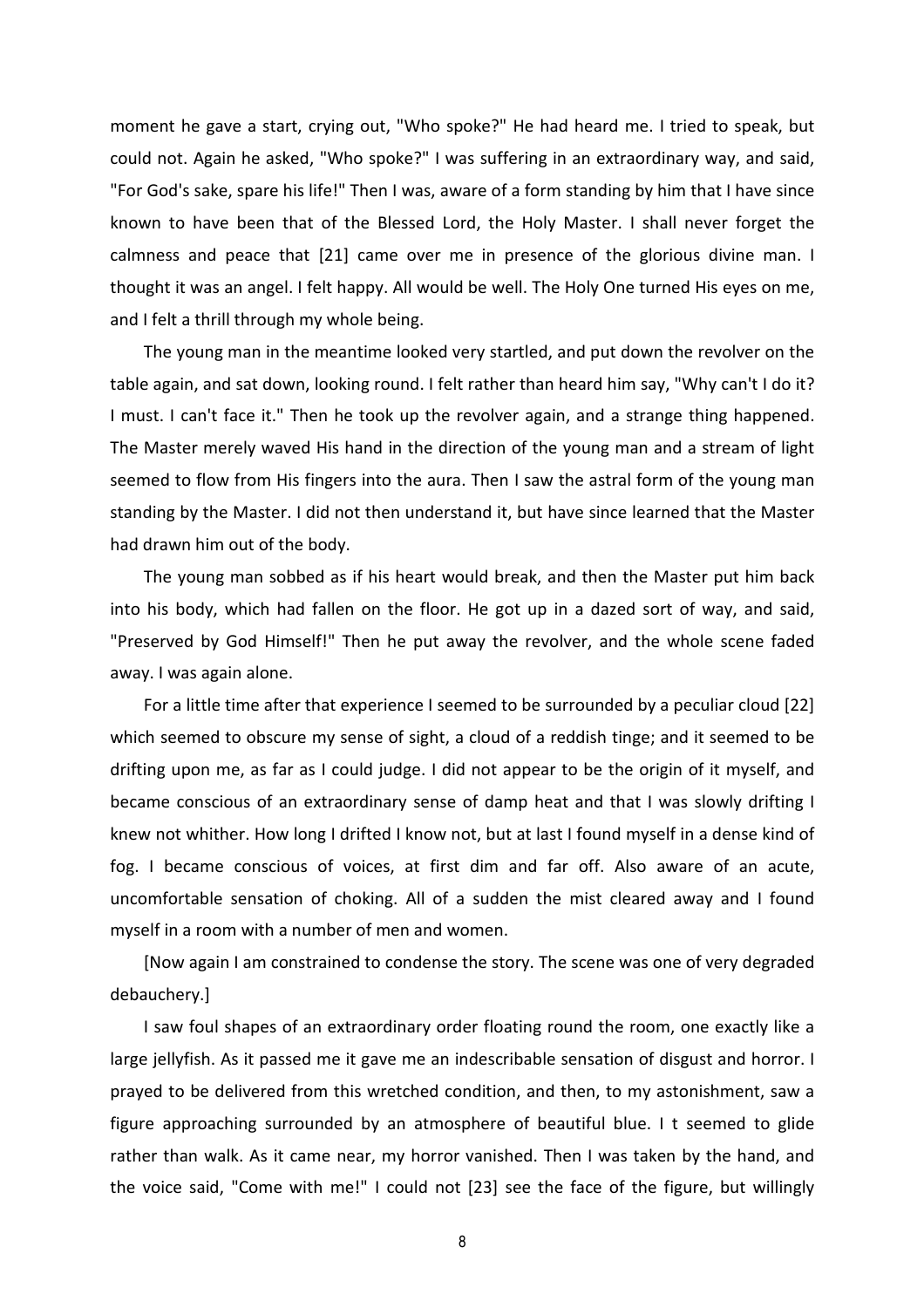followed. We appeared to go an immense way, and at last arrived at what appeared to be a very rocky and desolate land. I was led upward along a small valley or ravine, and at last reached a small log house. My guide was behind, impelling me forward. The door of the hut opened, and I entered. I turned round to look at him who had saved me, and it was . . . (one whom he recognised as having known formerly in life). It was he who had brought me from that loathsome scene. Shall I ever forget the deep gratitude in my heart for what he had done for me! He smiled gently, and said: "My friend, I have been permitted by my Master to help you. You must rest in this place for some little time. Remain patient. Do not long for those scenes that I have relieved you from." I thought at the time that was a strange remark, as I felt a powerful loathing for the scenes I had just left. He read my thought, for he went on to say: "You do not realise for the moment what this means, but those conditions will again recur, and unless you put them from you your sufferings will continue. I must leave you now, but remember that you are being guarded. You will not be left alone. Farewell." [24]

He then vanished, and I was alone. So strange, so dreary were my surroundings that I almost wept, and finally began to long for the warmth of those horrible conditions in which I should not be so utterly alone. As my thought dwelt upon them I heard a voice saying "Remember!" This changed the current of my thoughts, and I realised very acutely that I must not think of those things. I was so overcome, however, that I sank to the ground, weeping violently. I know not how long this continued, but at last I felt someone touch my shoulder. I looked up. It was my friend again, smiling sweetly and sympathetically. All he said was "Come." I rose up, feeling strengthened, and followed him.

And thus the painful part of G. R.'s astral experiences came to an end. He, as I said before, had great volumes of spiritual karma behind the unsatisfied passions of his last life. Moreover, I am inclined to believe that the disagreeable period described must have been to some extent traceable to unfulfilled tendencies of earlier lives. When he was finally free of all this, he ascended into lofty realms and came by degrees to play an important part in the mighty work of the [25] Great White Lodge. It is this development that has enabled him to survey the past experiences with a clear vision and to give me the deeply interesting story I have just reproduced. [26]

#### **W. G.'s Experiences**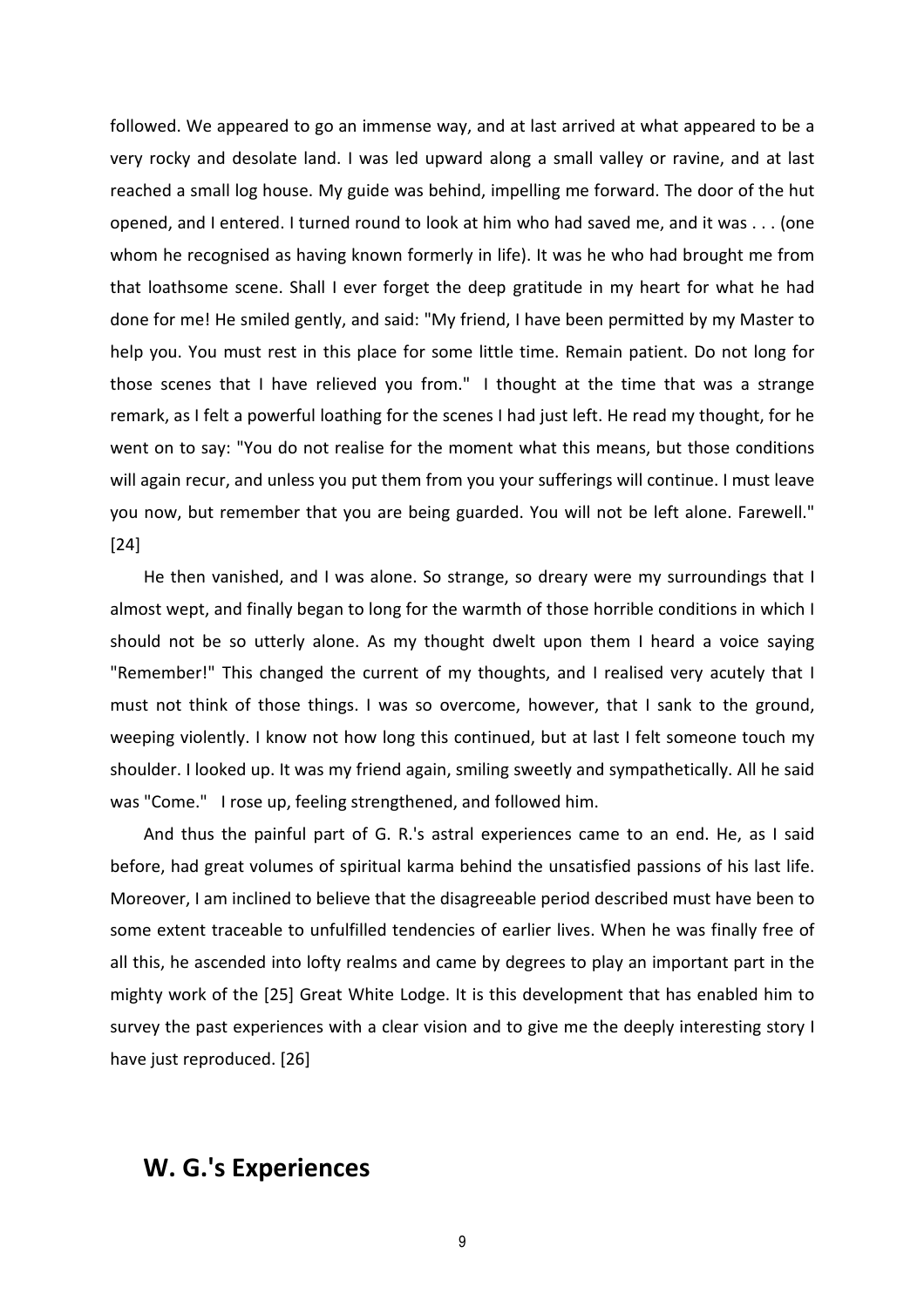I will now deal with another narrative of a very different order from the last. In this case I have not been able to get quite so much detail as G. R., from his present advanced point of view, was enabled to furnish. The person whose experiences I have to relate (let me here call him W. G.) was not at a stage of spiritual growth rendering possible, quite as yet, for him such definite occult advancement as that ultimately reached by G. R. But, on the other hand, he was a man of remarkably beautiful nature. He was an intimate friend of mine down here, and I do not think I have ever known, in this life, a man so utterly free as he was from any moral blemish. He was certainly one of the most unselfish men I ever knew, amiable, simple, and modest to an unusual degree, and of a' warmly affectionate nature. He died at an advanced age; about seventy-seven, I think. His wife, to whom [27] he was devotedly attached, was with him at the last.

Two or three years had elapsed since his passing when I had the opportunity of getting into touch with him. I ought to explain that he had been in life cordially appreciative of theosophical teaching, though he would never claim to be a student, as his modesty of character made him rather inclined to underrate his intellectual qualifications - not perhaps absolutely of a first-rate order, but in no way defective. He was content to drift quietly through life doing his duty, whatever that might be, and more than doing it when circumstances gave him the opportunity of doing kindness to other people. The notes I have of my conversations with him in reference to his after-death experiences do not enable me to give the story actually in the first person, but, far from being embellished as I shall present it, it must loose a good deal in condensation.

He remembered his deathbed quite well. He had long been ill, and faded away at the end in utter weakness rather than in pain. He tells me he lay there very happy, feeling borne up by the "rosy clouds" of his wife's love, and . . . fell asleep. He woke, he does not know after what interval. It seemed to him [28] at once; but of course we know that in all such cases as this there is a period of unconscious rest on the astral plane before the person passing on really awakes. The interval varies within very wide limits, and may be estimated sometimes in hours of our time, sometimes in months.

My friend woke finding himself lying on a couch in a beautiful room. He saw his father and mother (who of course had passed over a great many years previously) and others of his people standing round. Bringing over from his last stage of consciousness the feeling that he was weak, he made an effort to get up, and found that he was weak no longer. He got up and greeted his people, and asked where was his wife? "Then, you know," he told me, "the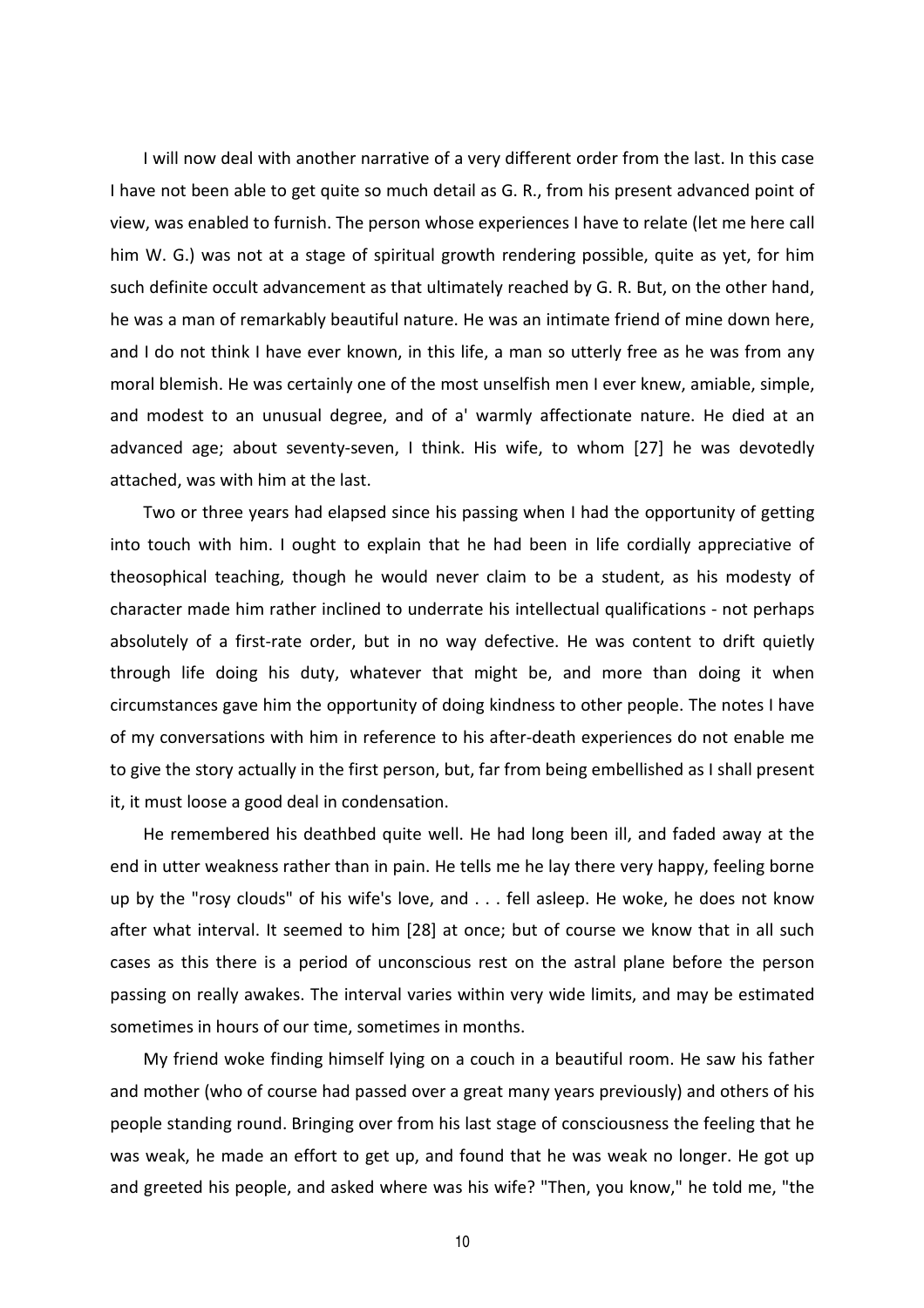door opened and she came in;" [I have already said that his wife survived him, and of course the explanation of her appearance was that higher powers interested in his happiness arranged the moment of his waking to correspond with a period when his wife, on this plane, was asleep, so that in the astral body she could visit her husband.]. "All of a sudden she disappeared; but I have seen her frequently since, and am very happy." He himself, he explained, was constantly [29] "in her surroundings" on the physical plane, and sent her through me ardent messages of affection. It was a beautiful house, he told me, in which he was living, in company with many "very nice people," but not people whom he had known in life down here. [This condition illustrates a well-known fact connected with astral life on the higher levels, where people are drawn together by natural sympathies, not, as with us down below, by karmic ties that may not always represent harmonious relations. The house, he told me, was a very fine place, "smothered in pictures." But these puzzled him greatly, for as he looked at them the figures represented seemed living, moving about, and yet when he touched them they were the same as the surface of the wall. "I can't understand it," he said, using a phrase he had often, in his intellectual modesty, repeated in physical life. I asked if he had not seen any people he knew in life. "Oh, yes! I was out walking one time, or at least it was not walking exactly but I was gliding along somehow in a delicious way looking at things, all very interesting, when I saw someone coming that I thought I knew, and it was . . ." - mentioning the name of one we both knew in life who has passed on to very high levels of spiritual exaltation. "She had [30] come down to pay me a visit, and I have also been honoured by a visit from the Master."

At the time of this conversation my friend was simply reveling in the first exhilarating sensation of happiness which was the natural background of his new life, well up on the fourth sub-level of the astral plane. Even on that level there are many varieties of condition, and I take it that he for many reasons was in the enjoyment of some among the best. At a later date, about a year later, I had another conversation with him, and found that he was partly on the fifth sub-level, surrounded with books and "studying theosophy." He mentioned a well-known man of science whose acquaintance he had made there. He frequently came down on to the fourth sub-plane to visit old friends, and was beginning, I gathered, to be set to work, sharing in that enormous volume of work undertaken by all who are qualified, and not preoccupied by work of a still higher order, - the task of soothing and encouraging people who come over from this life in complete ignorance of all that appertains to the real truth of things, and are at first frightened and bewildered even if they are not required by circumstances to endure actual suffering. [31]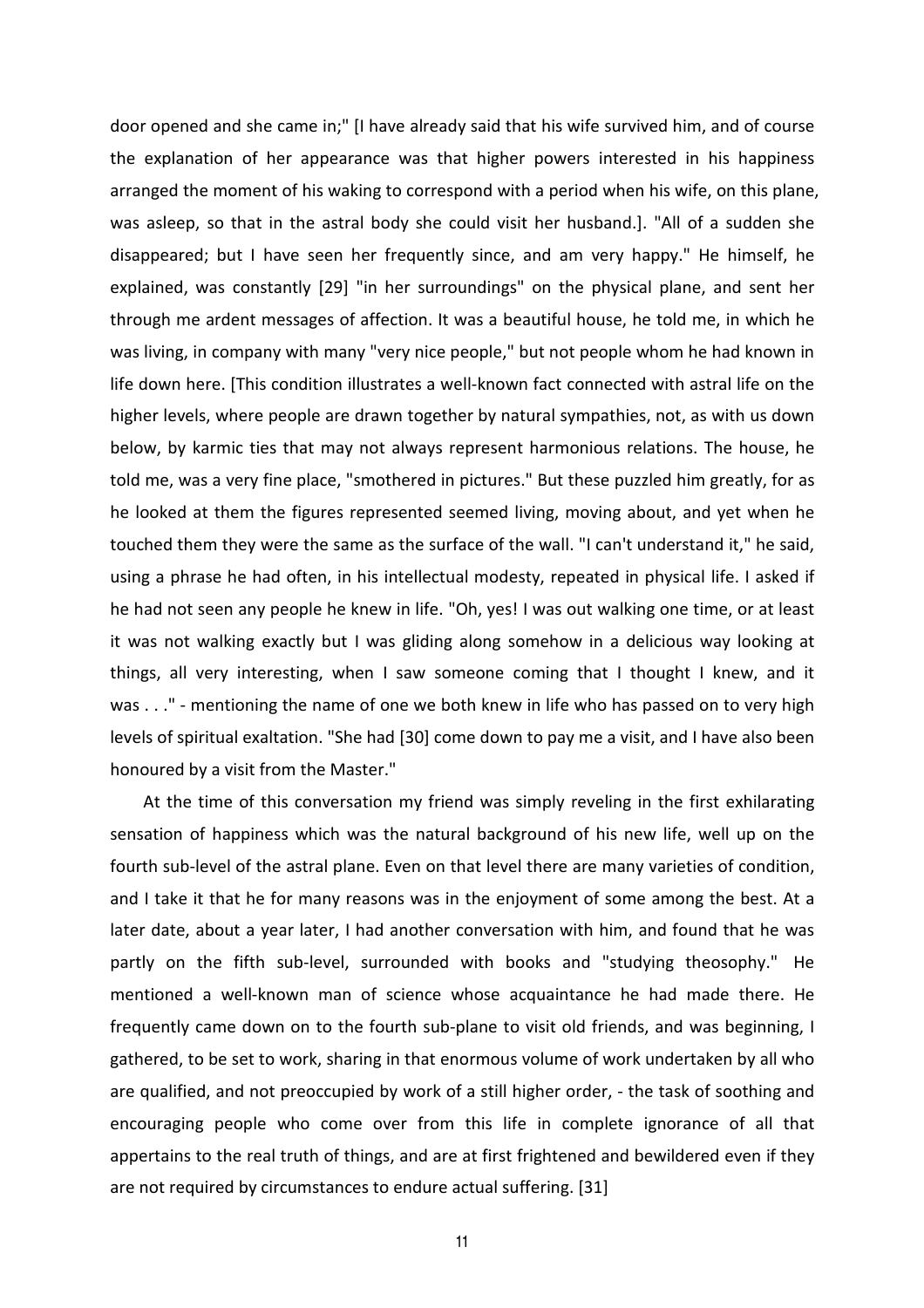#### **A Wonderful Recovery**

I will now attempt to give some idea of after-death experiences differing as widely as the poles asunder from the case just described. Here again I myself was acquainted in life with the person in question, and knew him to be tainted with evil-doing of unusual intensity. Indeed, I had good reason to believe him definitely enlisted in the service of evil - nothing more or less than a black magician. He was about the last person I should have thought of as likely to be brought to speak to me through the channel which, during the last few years, has been made use of to keep me in relation with the occult world. But, to my immense surprise, he was so brought on one occasion under conditions that I must stop for a moment to explain.

The method of communication referred to was mainly designed in the first instance to keep me in touch with the great Master to [32] whom I am especially attached, and with others of the White Lodge; but it is used, as the stories I have already told will have shown, to provide for intercourse with friends who have passed on and other inhabitants of the astral world. For it is possible for certain persons belonging to the White Lodge, whom I may describe as lieutenants of the Masters, to bring any astral entity willing to come, for a talk with me; and more than this, to bring the Higher Self of a living person with whom I have been able this way in some cases to communicate, while the person concerned has actually been awake on the physical plane. In other cases, when the person concerned has been asleep and out of the body in the astral vehicle, it has been the personality itself that has been brought.

On the occasion referred to above, it was the actual personality of my dark acquaintance, still then living (M. N. let me call him), who spoke to me, to my no little amazement. And he spoke without the least disguise of his true character. I expressed my surprise as soon as he enabled me to identify him. He chuckled, if I may use that word to convey an idea of his mental attitude, and said he had come to "torture me for a bit." He knew, of course, that I knew how seriously he had injured some friends of [33] mine, and I gathered that he had plans in view for inflicting further injuries on one of them, and proposed to amuse himself by sketching out his plan. I scoffed at him, declaring that he could only have come by permission of my loftier friends, and that he was perfectly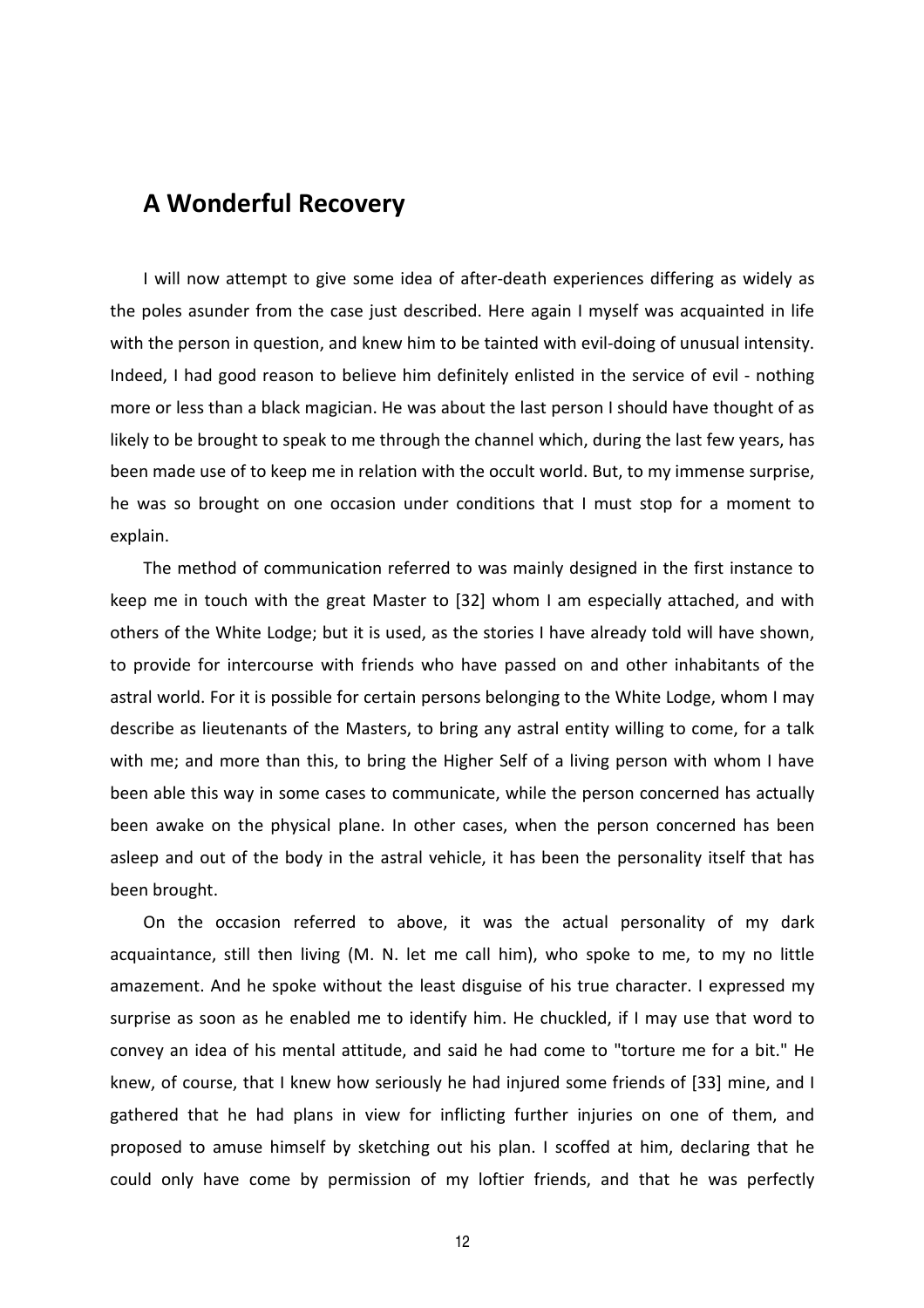powerless to hurt me. He laughed in turn, and said he had come because he chose to come, to talk to me about her whom he supposed I should call his victim. To that term I agreed, as I looked upon him as altogether evil. This view he quite complacently accepted, claiming to represent "the Devil." I used very contemptuous language, calling him a fool for his pains, who was earning disastrous consequences for himself in the long-run. All that he ridiculed as "Sunday-school prattle," and was going on to say something else when he suddenly broke off: "What was that I was going to say? It has all been wiped out of my mind!" He went on repeating this idea with increasing irritation. I told him the experience was clearly a lesson to show him that he was powerless in the hands of the Great Adepts. Immediately afterwards he was gone.

One of my occult friends (of the order I have described as "lieutenants" of the Masters) then told me that the black visitor had been brought [34] by him in accordance with the Master's direction, for the sake of the lesson he had just received, which might have a startling effect; and indeed the Master himself afterwards told me it might be the first step for him in an upward progress.

I thought no more about the matter for some long while, but about a year and a half later I learned that the man in question had died, at a date some four or five months later than that of the interview I have described. And he had died altogether in the odour of sanctity, so to speak! He had undertaken a work of a painfully self-sacrificial nature, had dazzled with admiration all who were cognisant of his doings, and had finally lost his life, though only in early middle age, in pursuance of his very ghastly, self-imposed duty. It was all utterly bewildering, and I need hardly say that I sought for an explanation of the mystery.

The development now reached was profoundly touching. *He* himself was brought to me again, and our conversation was indeed different from the last. He asked at first for a few moments to recover. I am unwilling to repeat the whole of the conversation in detail, as that would disclose his identity for some who may read these lines in a manner which is perhaps undesirable. What he told me was in substance [35] to this effect: After returning to the body from the previous interview he had with me, the influences that had then been brought to bear upon him had had the effect of evoking a mysterious change. He somehow seemed to realise the horror of the life he had been leading. He resolved to change its entire course; to devote himself thenceforward to the service of humanity instead of to that of the black powers with whom till then he had been working. He had been in that terrible service for a long series of lives. He now undertook a task of so desperately trying a nature that he knew it would involve the ultimate sacrifice of his own life under very painful conditions. He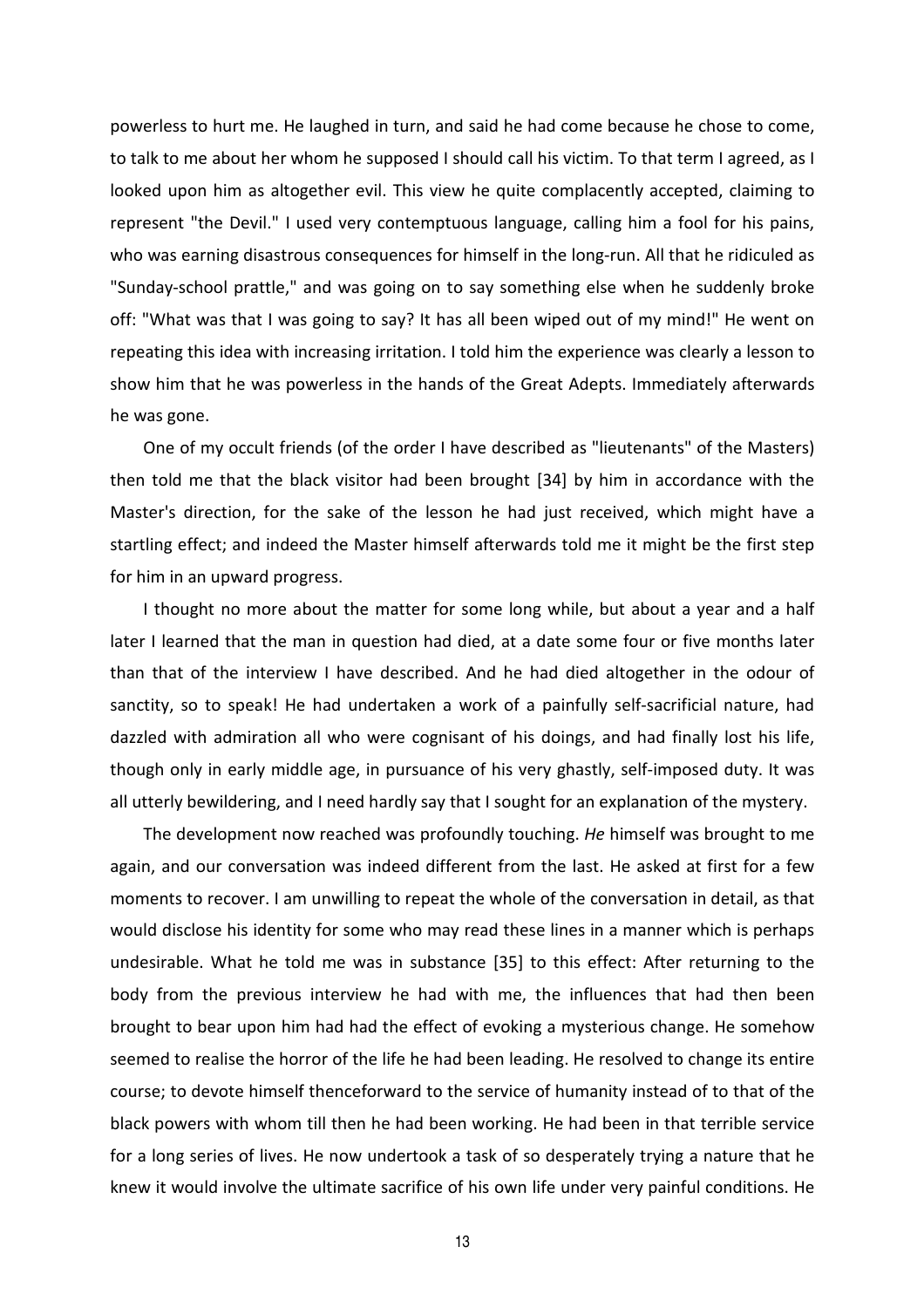carried it through to the end, and then faced the after-death consequences of the long career of evil-doing in which he had been immersed. This meant a period of suffering on the second submerged plane of the astral world. He gave me an awful account of the torments he was undergoing. He was in the dim lurid light of the underworld, surrounded by horrible elemental shapes or creatures of the most loathsome aspect who were attacking him fiercely. He had lost all sense of time, but this seemed to have been going on for what seemed an eternity. But he realised his suffering to be an expiation that [36] had to be borne. He was dauntless in the courage with which he faced it. The wonderful strength of his character that had made him, till then, so powerful a force on the black side, now took the shape of a tenacious resolution to bear whatever might befall him without flinching or turning aside from the determination that he would at last set his foot on the first rung of the ladder leading to the spiritual heights of the White Lodge. He rejoiced in the brief interlude that his present visit to me afforded, but was going back to the awful region he had described to me with unwavering bravery.

This interview took place, as far as I could make out, about a year and a half after his physical death, and I have since learned that it marked the moment of his actual release from the underworld. His stay there would not have wiped out the awful karma of his black magic lives if it had not been for the fact of his genuine repentance in physical life and his many months of painful self-sacrifice voluntarily incurred. The experience was abnormal in all ways. Leaving black magicians out of account, the karma that leads to any contact with the terrible "second" sub-plane of the astral is exceptional in its character. I have said already [37] in general terms that it is only the very worst specimens of humanity that have anything to do with this dreadful region after death, but that statement does not cover the whole ground. Human characters are often complicated in their constitution. A man may have a great deal of good in his nature blemished by some abominable characteristics, and one above all is calculated to give the person so affected a period of suffering on the second sub-level. The characteristic to which I refer is, cruelty, - cruelty during life on the physical plane. The principle will be readily intelligible. The most beautiful human emotion is love; the behaviour in life which that emotion prompts is benevolence, kindness to others, sympathy, and all the varieties of that characteristic. When the love principle is missing from the nature the result may be callous indifference to suffering in others, sometimes leading to acts of positive cruelty. Then just as active love is a force, leading to blissful conditions of astral existence, active cruelty leads to a glimpse of, or a more protracted sojourn on the terrible second sub-level. I shall have to amplify that explanation with examples later on,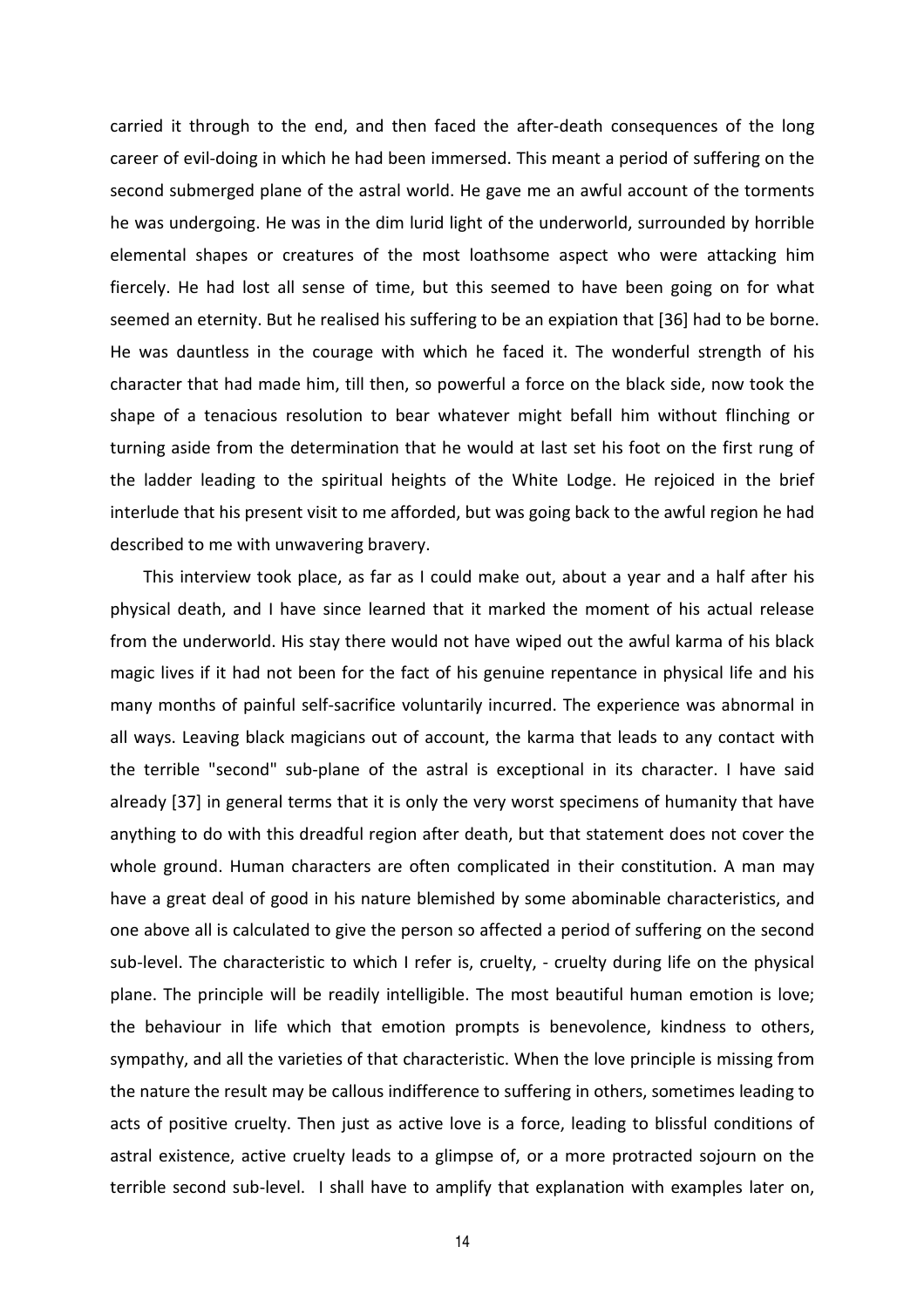but for the moment it is enough to enunciate the idea in its broad aspects. [38]

As I indicated above, M. N. was much nearer release from the awful conditions of the submerged level at the time of his second interview with me than he imagined. Some time after I heard of his release, I was enabled to get touch with him again, so that I might hear from himself how he was getting on. He told me he was then on the fourth sub-plane, and had joined a sort of community - he described it as a monastery - the brothers of which were engaged in the effort to concentrate their thoughts into a force that could be used by higher powers for the benefit of humanity. He was happy now in performance of this task.

Before going on with the record of other experiences, this may be a suitable time for giving some explanation of the conditions under which the terrible regions of the underworld are governed. The wild caricature of these regions embodied in ecclesiastical theology assumes that "hell" is governed by the Devil, who takes a delight in torturing his victims. This is so grotesque a perversion of the truth that one cannot easily understand how even the moderate intelligence guiding ecclesiastical thought can have been content with the theory. Clearly if there is a region of existence designed to be a region of suffering, where suffering has [39] a purifying purpose, that region must be ruled by divine will, not by any diabolical agency reveling in cruelty for its own sake. In reality the regions of suffering are confided to the rule of a Being of infinite sublimity, goodness, mercy, and love. They constitute the mighty reformatory of the world, and the Being who rules them is spoken of by the great Masters of Wisdom themselves with deep reverence and admiration. For the stupendous duty in question would never have been imposed by divine will on any being qualified to undertake it. Its acceptance was a voluntary act of the most unparalleled self-sacrifice. He who undertook it is known in the occult world as "Melan." He belongs to an order of super-adepts spoken of by those who still use the beautiful old term "Brothers" for the Masters of the White Lodge, as "the Fathers." Incarnate imagination cannot go far in the direction of comprehending the conditions of existence, or the functions in nature of the Fathers, but we may assuredly assume it to be a condition of some supreme beatitude. It was from that condition, because it was necessary that some qualified being should perform the duty, that Melan descended to rule the regions of suffering. [40]

I do not suggest that even there he can in any way share the suffering, but, for a being filled by nature with love and sympathy to be the constant witness of it, in a certain sense the agent for its infliction, even though divine wisdom enables him to appreciate its purifying purpose, must mean a state of consciousness that cannot be far removed from pain.

Besides the two submerged levels, the third, immediately in contact with the earth's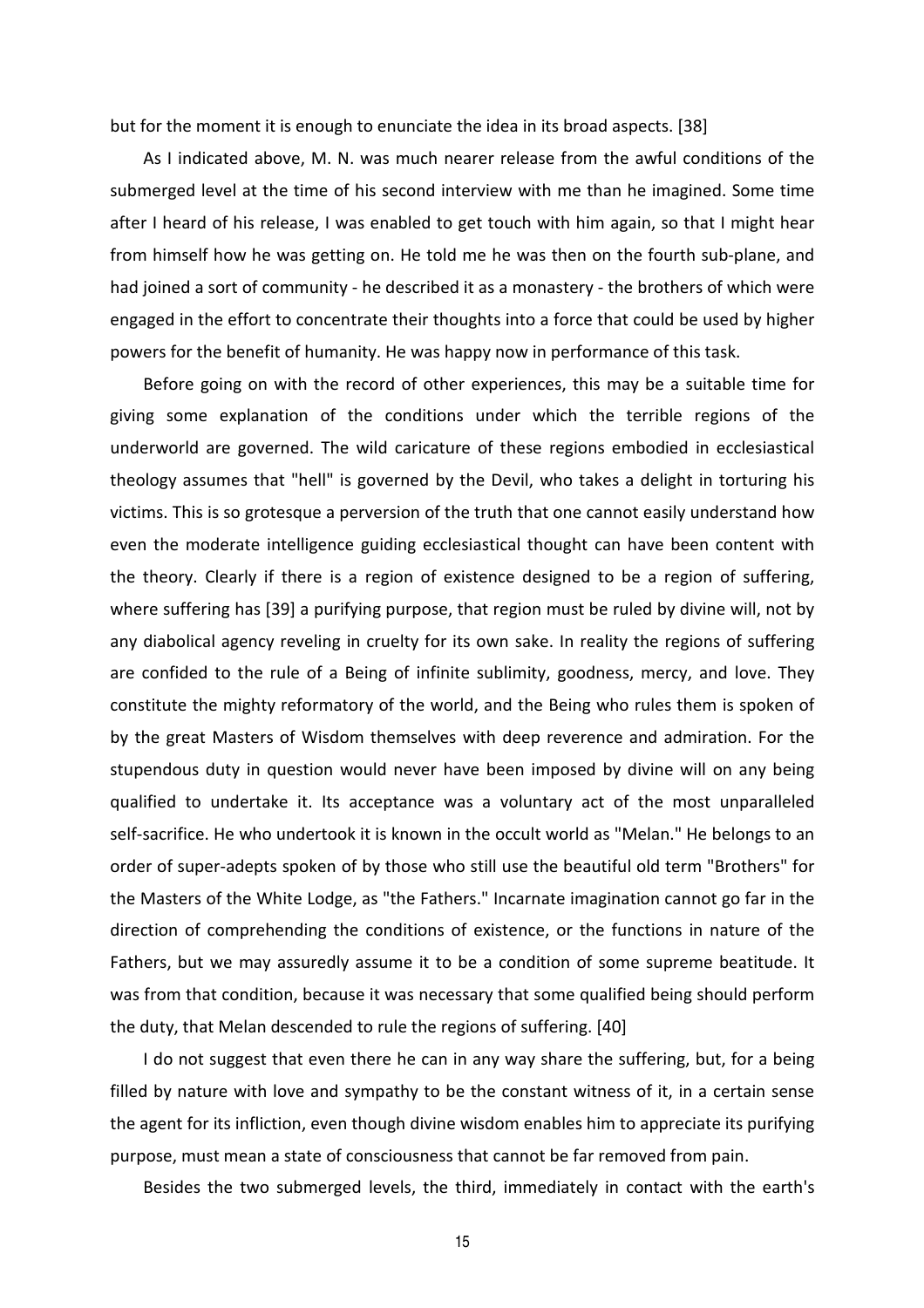surface, is included in Melan's realm. The lower of the two submerged levels is hardly if at all connected with human experience. It is chiefly a region of strange elemental life of a kind that we should regard as horrible if we had any contact with it, but I have learned next to nothing more about it. Something has already been said above concerning the second level (in connection with the experiences of M. N.), but the third requires much fuller treatment. It is, of course, extremely varied in its aspects. Its worst conditions are very dark and wretched. I use the word "worst" in preference to "lowest" because the lowest in the spatial sense is that part immediately in touch with the physical earth's surface, and people who cannot get away from the physical surroundings to which they have been used in life are uncomfortable [41] certainly, but not so badly off as others also entangled with the conditions of level number three. We shall get glimpses of what such entanglements mean as we go on with the records I have been enabled to collect. [42]

#### **Experiences of H. S.**

The beautiful "passing" of my friend W. G. might without doubt be paralleled by many other examples of similar experience. Happily, at the present stage of human evolution there must be large numbers of people who lead thoroughly good lives and wake up on delightful regions of the astral, where they may soon be eager to express the idea that W. G. conveyed to me in the course of his talk: - "I wouldn't be back in the body for anything." But I have been seeking, in the course of the inquiries I have been privileged to carry on, for examples of astral experience that convey some more varied lessons than the simple old truth that good lives here lead to happy conditions hereafter. Thus while there may be a good deal of shadow in some of the stories I am going on to tell, these need not have a discouraging effect on the minds of my readers generally. There will be more to say on that subject [43] later, but I have now to describe some astral lives involving a good deal of what may be called purgatorial experience. Let me reserve comment on this purgatorial aspect of astral life till I have an appropriate text in the shape of the story I now want to relate.

This has to do with the astral life of a man who was a close personal friend of my own in physical life. He was an older man than myself, and passed on more than twenty years ago from the time at which I am writing. He was a man of great personal charm, attractive in every way, mentally brilliant, and good-looking to correspond. Under those conditions, and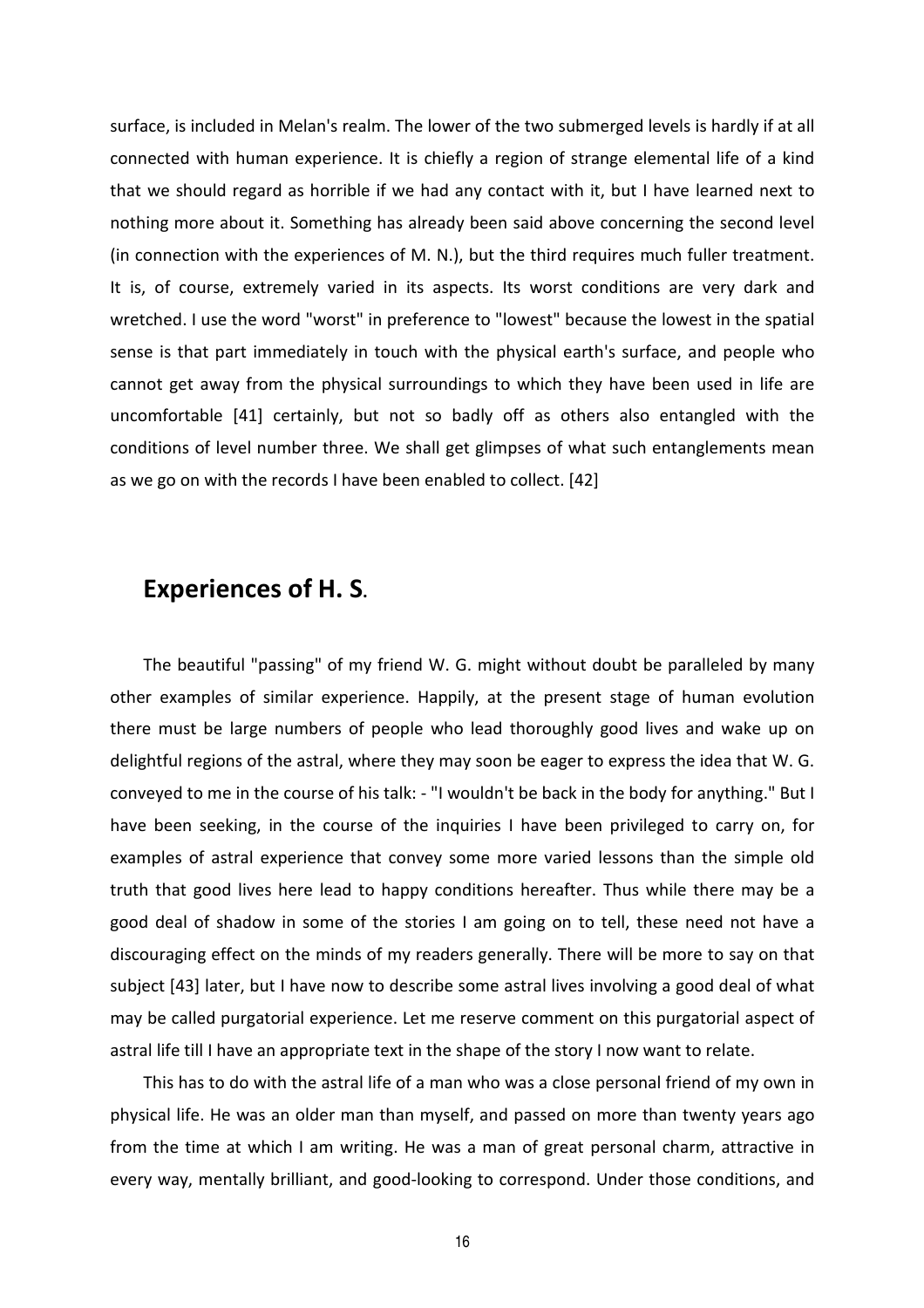filled with an intense interest in and desire for the opposite sex, the results were remarkable and striking, to say the least. Don Juan (of the poem), I used sometimes to think, with his two or three simple love adventures, had an almost ascetic record compared to that of my friend, "H. S." let me call him.

The consequences to him on the astral plane after he passed over were not such as to encourage us to think lightly of tendencies along the line referred to. H. S. woke after the usual interval, and found himself in what [44] seemed liked the lounge of a great hotel, or the entrance-hall of a large club. It was pervaded by a reddish-yellow light. At first he had no particular sense of discomfort, but presently he saw coming in and out of the room a number of nude female forms. These evoked passionate desire, but if he attempted to reach them they receded or disappeared. This went on for a terrible length of time. On one occasion he was endeavouring to pursue some female form down what seemed a long corridor. It narrowed and narrowed until it seemed like a pipe down which he was being propelled. It was a terrible nightmare feeling. Then he seemed shot out into space, and found himself in a room where there was a man, and a woman of the prostitute order. He was partially drawn into the vortex of their feeling, but the room seemed filled with red fumes that gave him a strange sensation of reaction and disgust. Then he was back again in the lounge, and everything went on as before, crowds of unclothed figures all about. At one time a voice seemed to address him, saying: "Son, you will never get satisfaction that way; shut your soul's eye and you will get relief." But he could not do this. Years went on and he suffered acutely. [45]

His experience, illustrated in a remarkably vivid way the principle that the astral body is the real seat of those desires we are in the habit of thinking about as the desires of the flesh. The appreciation of this truth may indeed in some cases be carried to excess. During incarnate life certain desires are in harmony with Nature's design. They leave no indelible traces on the astral vehicle unless they are allowed to dominate life and thought to an excessive degree. As in so many other ways, moderation is the keynote of health. It is almost as definitely possible to overdo asceticism as to overdo self-indulgence. But the astral vehicle of H. S. was no doubt over-saturated with sexual desire, and it was by a very slow course of suffering that this unhealthy state of things was counteracted. Eventually one of those whom I may describe as lieutenants of the Masters got into touch with H. S., and helped him to escape from the tantalising torments to which he had been so long subject. Of course by that time he had become intensely desirous of escaping, or else the rescue could not have been accomplished. As it was, he was so dealt with that the room that had been so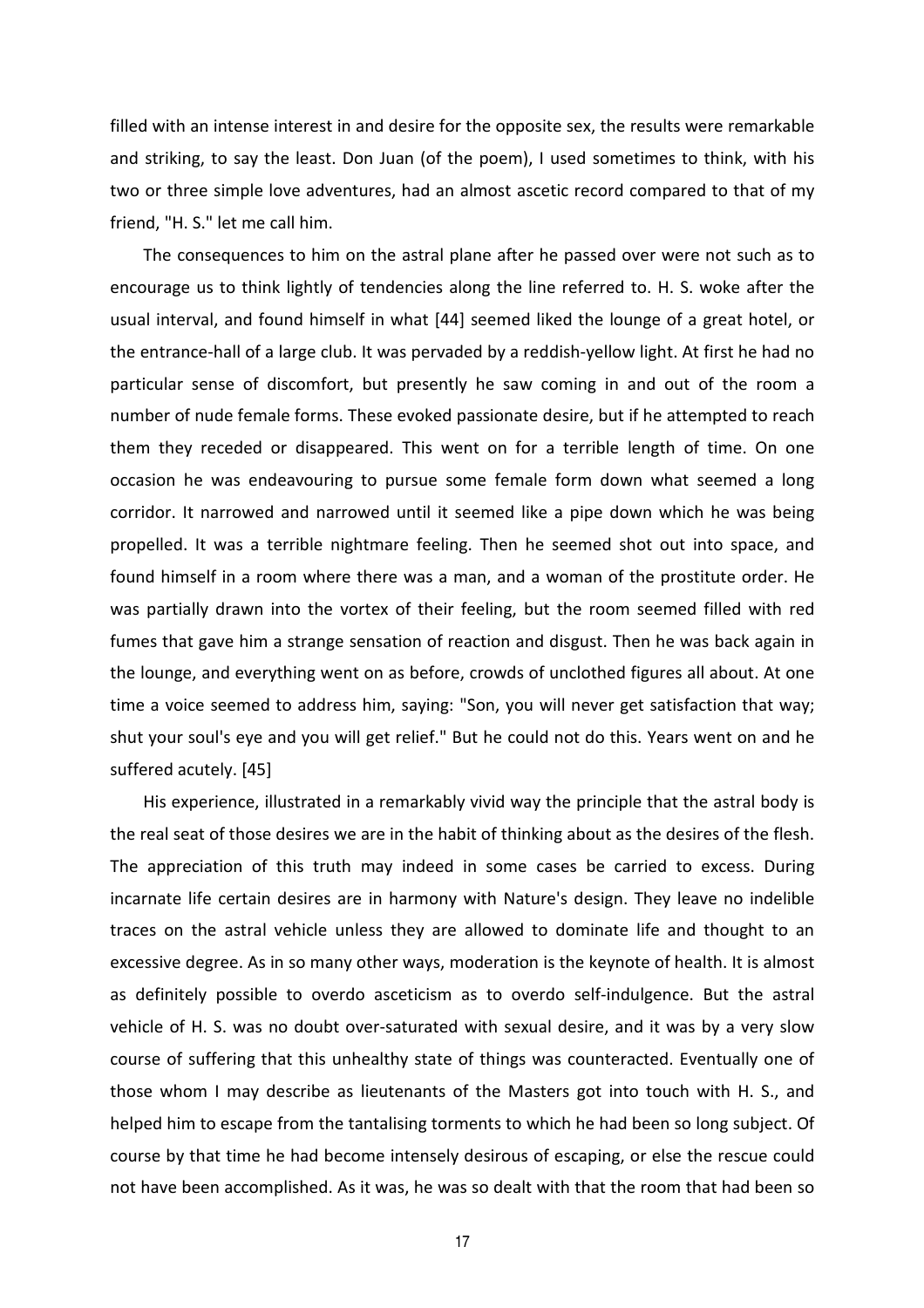long the scene of his purgatory began to look shadowy. It was still filled with the [46] forms of women; but though they clutched at him and tried to keep him down, he shrank from them and felt himself floating upward. He seemed to hear a sound, something like a gong, and then! - all the previous conditions had disappeared and he found himself in a rocky desert alone. The first feeling was "awful," but presently he saw the one who had helped him, who told him to come along, that he was ready. "He held my hand," H. S. told me; and "life seemed to pour into me. We floated along. At the end of a valley we came out into a beautiful country." He had, in fact, been lifted out of the third level on to the fourth.

The new influence gradually worked on him and created a revulsion of feeling, a disgust for the emotions that had previously controlled him. He remembers having been alone for a time. Then he came more definitely into touch with former friends who had already become established on higher levels, and so by degrees into the companionship of entities belonging to the White Lodge. During life he had known something of occult teaching, and the effect of this blossomed forth when he had struggled through the embarrassments of sexual passion. Now, of course, for many years [47] he has been engaged in loftier pursuits, and on the usual task of helping other people coming up from the lower world, and needing such help as his own experiences enable him to give. [48]

#### **The Story of R. W**.

I now approach a very difficult task, that of describing the after-death experiences of a lady who was brought to talk to me in response to a wish on my part to get speech with someone whose story would be a feminine pendant to that of my friend H. S., a woman whose life had been in a pre-eminent degree coloured by strong sexual passion.

Let me again emphasise the idea that, exhaled within the limits of any reasonable, moderation, no bad karma whatever attaches to the exercise of natural functions, nor even to the intense enjoyment of these as associated with genuine love, of which indeed they are the almost inevitable expression on the physical plane of life. I might go even further than this if called upon to write an essay on the relations of the sexes, so grievously mismanaged under the influence of various delusive conventions, especially in this country. But some [49] fundamental laws may be recognised in connection with all problems of this nature; firstly, that selfish pleasure, sought at the expense of incidental suffering to another, engenders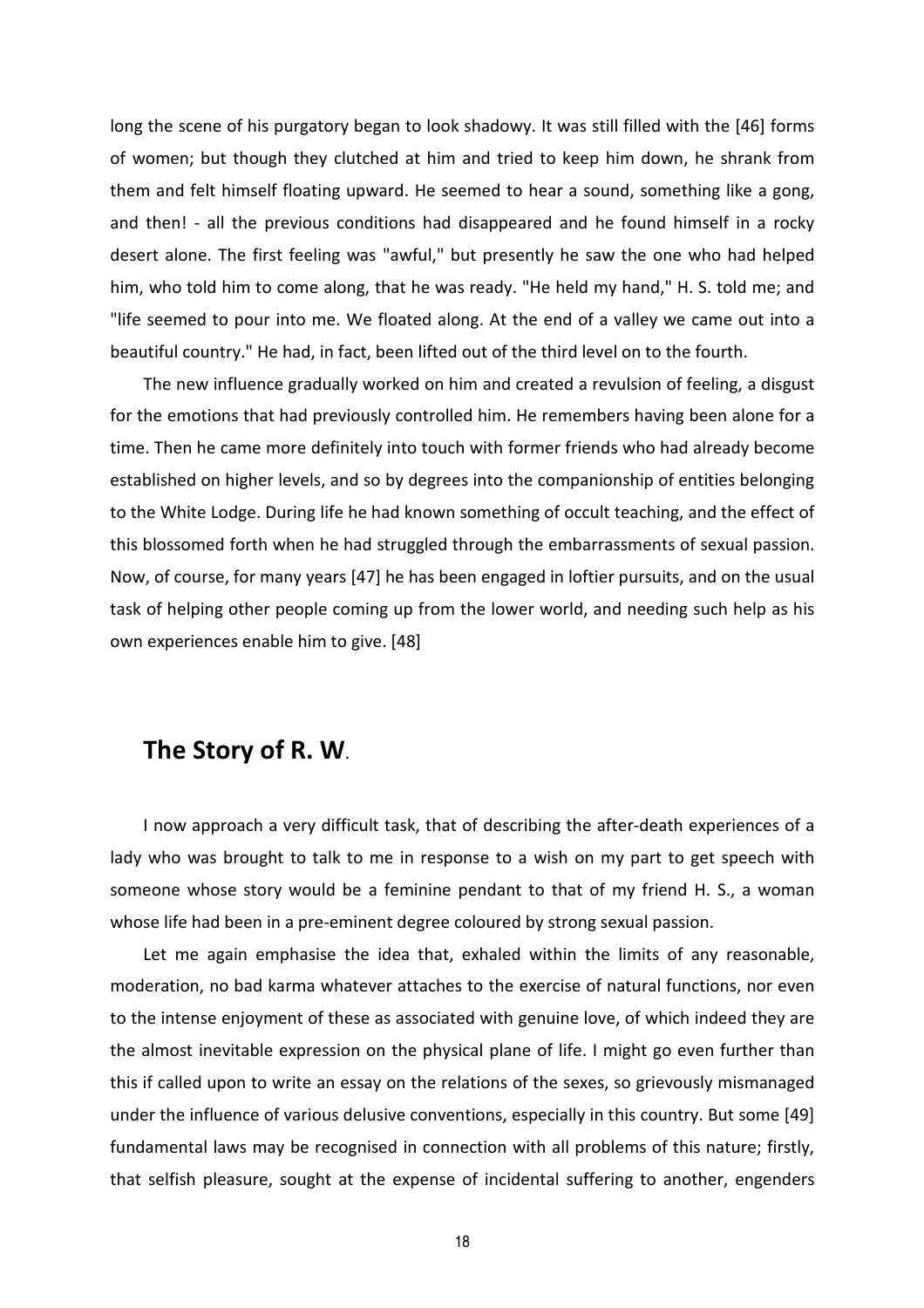bad karma of an unequivocal character, the effects of which will colour the next physical life, while, independently of that, desires innocent in themselves, may be exaggerated in their intensity and allowed to dominate a whole life to such an extent that they are shed with very great difficulty on the astral plane after the death of the physical body. The process of shedding them may be so painful and protracted, as the story I have just been dealing with shows, that an account of it in any particular case reads like the description of a punishment; but that would not be a correct reading of it. The consequences of evil-doing on the physical plane, which have to be regarded, from one point of view, as its penalty, are worked out on the physical plane again in the next life. The intervening period is one the conditions of which ought to reflect the better side of the life just spent, rather than its worst. But for that better side to express itself the entity must not be weighed down by characteristics incompatible with existence on the higher levels of the astral world. It cannot [50] get up to those higher levels till free of the characteristics which belong exclusively to the earth-life. That is how it comes to pass that the entity is entangled with thought-forms on the third level, in the way H. S. was entangled, till that group of desires has been worn out.

I will go on now with the narrative I was enabled to obtain from the lady who, as I put it above, was a counterpart, on the feminine side, of my friend H. S.

She remembered her death, which she struggled against. Felt herself pushed out of her body, and saw it die. Sank into a state of unconsciousness, and afterwards woke feeling very unhappy. She found herself surrounded by a dull red light, and saw male forms around in all directions. This sight roused the old desires with intensity. She rushed towards them, but they receded. I must leave a good deal here to the imagination of the reader. Fiercely craving for satisfaction, she found herself drawn into an eddy or swirl which drew her into the neighbourhood of a soldier and girl in Hyde Park. She threw herself into the girl's aura. The girl had been somewhat reluctant, but now gave herself up to the man. . . .

Desire seemed to burn her like acid on the skin. I cannot follow the painful story in all [51] details. She was fearfully tormented by thought-forms of a horrible character, the creation of her imagination during life. These at last provoked a feeling of abhorrence. She found herself alone in a rocky desert, utterly miserable. Eventually she was addressed by a tall black figure who told her she was in his charge, but that it rested with her to determine how long she would remain on these levels of misery. He asked, did she wish to escape from these tormenting desires? She could only gasp out an entreaty to him to "get her out of this." He said: "It is well; follow me; the way is long, but if you obey you will find a path that will lead you away. As soon as I depart you will be again tormented by the personifications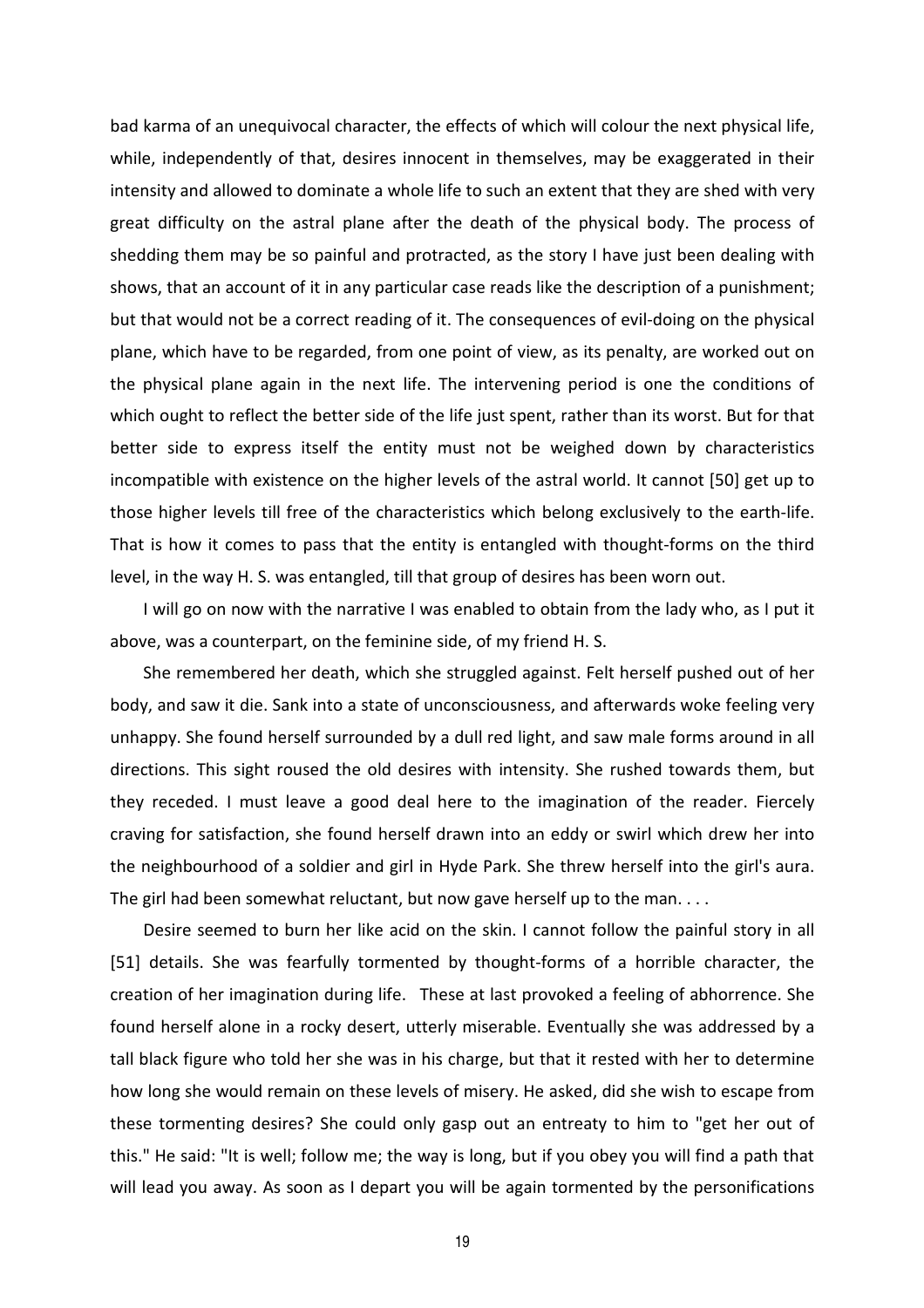of your old desires. They will seem real; they will attempt to seduce you. Bear in mind that they cannot, if your desire for freedom remains.

Hold fast to that." Then she found herself surrounded by red flowers, red grass, red everything, and men were there saying "Come!" etc. But she resisted.

Melan again appeared, saying, "It is well. Rest and recover!" Then he touched her forehead, and a wave of peace seemed to flow over her. Then she saw a lovely woman in white, who smiled on her and took her in her arms. [52] She floated up, and attained some region of bliss; a lovely garden, where she was filled with a new sense of life and cleanliness.

This must, of course, have been some level of the fourth sub-plane, and thither she now returns at will; but she has devoted herself to work on the lower planes, where she endeavours to help those whom she misled in life.

I cannot ascertain exactly how long the suffering period lasted, but believe it must have been for several years of our time. [53]

#### **J. P.'s Story**

The astral life with which I will now proceed to deal was one which I sought to investigate because it was that of a man who led an utterly commonplace life, concerned merely with the ordinary amusements of a man-about-town, with racing, games, and club life generally. There was nothing that I knew of conspicuously wrong in his behaviour, but he was a man who probably never gave a thought to interests of a higher order than those of the physical plane, and my valued friend G. R. found him for me about a year after his passing over, and brought him along for a talk.

He was very glad to find himself in a position to talk freely with someone on the physical plane. He identified himself with joyful readiness, and addressed me by name, vividly remembering all about his life just spent. "I am not happy," he told me. I [54] will proceed to give his story, as far as I can, in his own words, hurriedly noted at the time of our interview, and freely interlarded with the harmless swear words he was wont to strew about his conversation with liberal abundance.

"I am still haunting that damned club, bored to death." I asked what were his first recollections. "I remember being awfully confused at first; couldn't realise that I was dead. You know I died rather suddenly; some sort of fit, I believe the doctors called it. Then I know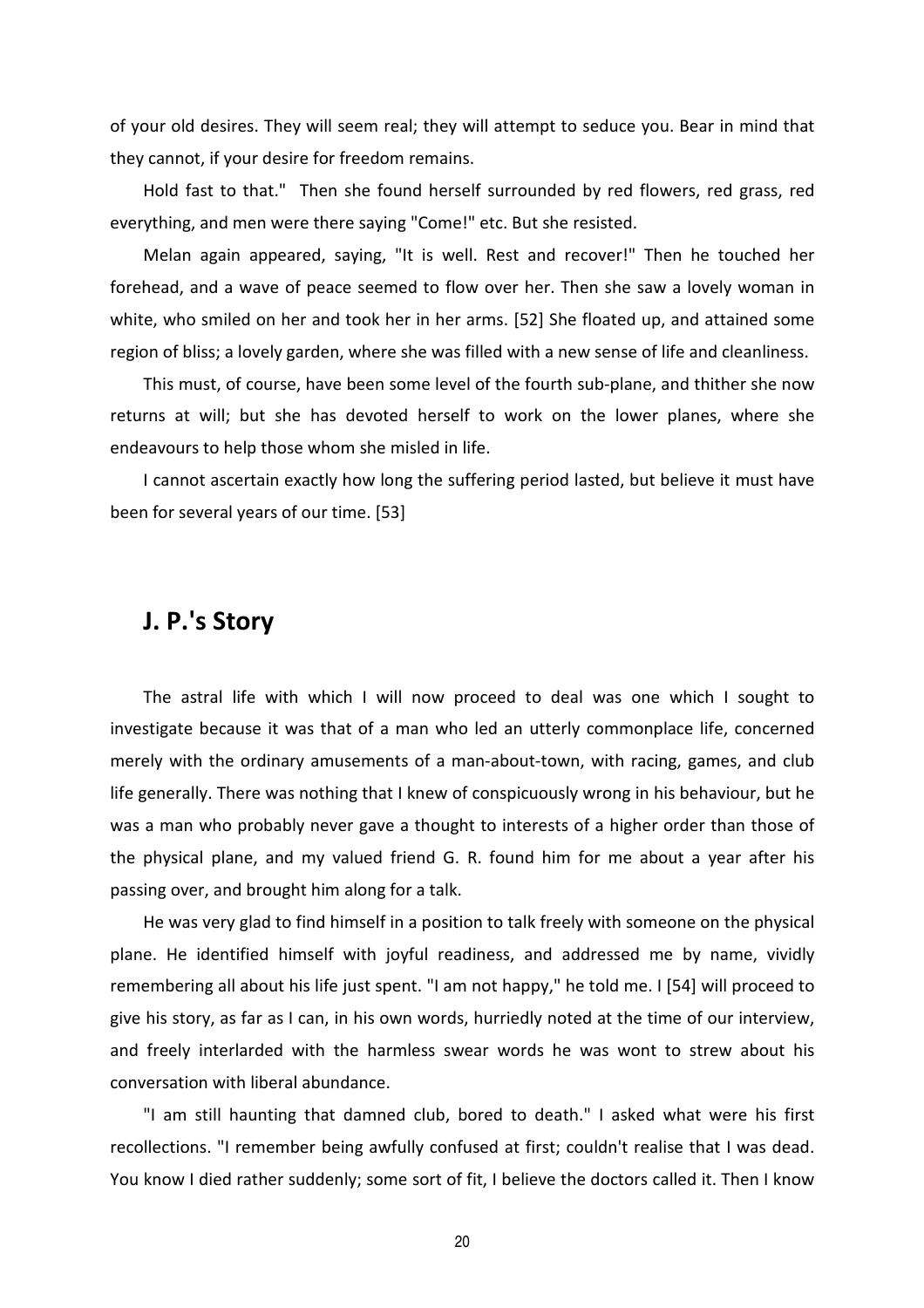I had a sort of sleep for a time, and when I woke I was in one of those big armchairs at the club. One of those near the fire, you know, in the smoking-room. Then, damned if some fellow did not sit down right on top of me, or through me! It was that beastly fat old colonel who used to play billiards. The old fool said, "What a draught; shut the door! " There wasn't any draught. I went to the billiard-room, and wanted to play, but if I tried to take up a cue it slipped through my fingers. I looked on sometimes at all of you having lunch or dinner. I wanted to join in, but it was no good. If I got hold of anything, it all went to nothing in my fingers, like one of those damned [55] pastry-cook's puffs with nothing inside. I wanted a cut off the joint."

In life, of course, he had been quite unable to take a serious view of the subjects with which he knew I was concerned, and now he felt how much better it might have been for him if he had been able. But he went on to explain how he had been just now addressed by someone he did not know. "Who the devil are you?" he asked, and the person asked him to come along and have a talk with me. "You're the first person I've met," he said, "who has given me an intelligible answer." He was then brought to me, and was utterly bewildered as to how it was that he found himself talking to me. I endeavoured to explain as far as it was possible to make him understand, giving him good advice as to how he could get clear of the club and aspire towards superior conditions in the new world of which he had just touched the threshold, and recommended him to seek out a certain person whom we both knew in life, another member of our club, who had passed on two or three years before. This friend had a mind a good deal better open to serious ideas than J. P., as I will call him, but none the less was worried for a time at not being able to get away from the club, where he had spent much [56] of his waking life. J. P. did not know what to do in order to find R. N., as I will call him, but I told him to think of R. N. intently, and that would attract his attention.

Meanwhile he went on to tell me that some mysterious person had, on one occasion, shown him an awful sight - something that looked like a huge pit; and, looking down, he saw horrid reptiles, scorpions, and great octopuses, and he was told he had had the good luck to escape going down there "by a hairs breadth." He shuddered. "Ten minutes down there would have knocked me silly." Referring to his life on this plane, he said, "I was an empty sort of numskull, but I played the game; had some sense of honour; but when is this wheel going to stop? I'm about fed up with it; I don't want to go back to that damned club."

I again told him to look out for R. N., and suddenly he called out, "Why, there is R. N.," using a nickname by which he was known to his intimates.

Then R. N. spoke to me, telling me he was now on a happy level of the fourth sub-plane,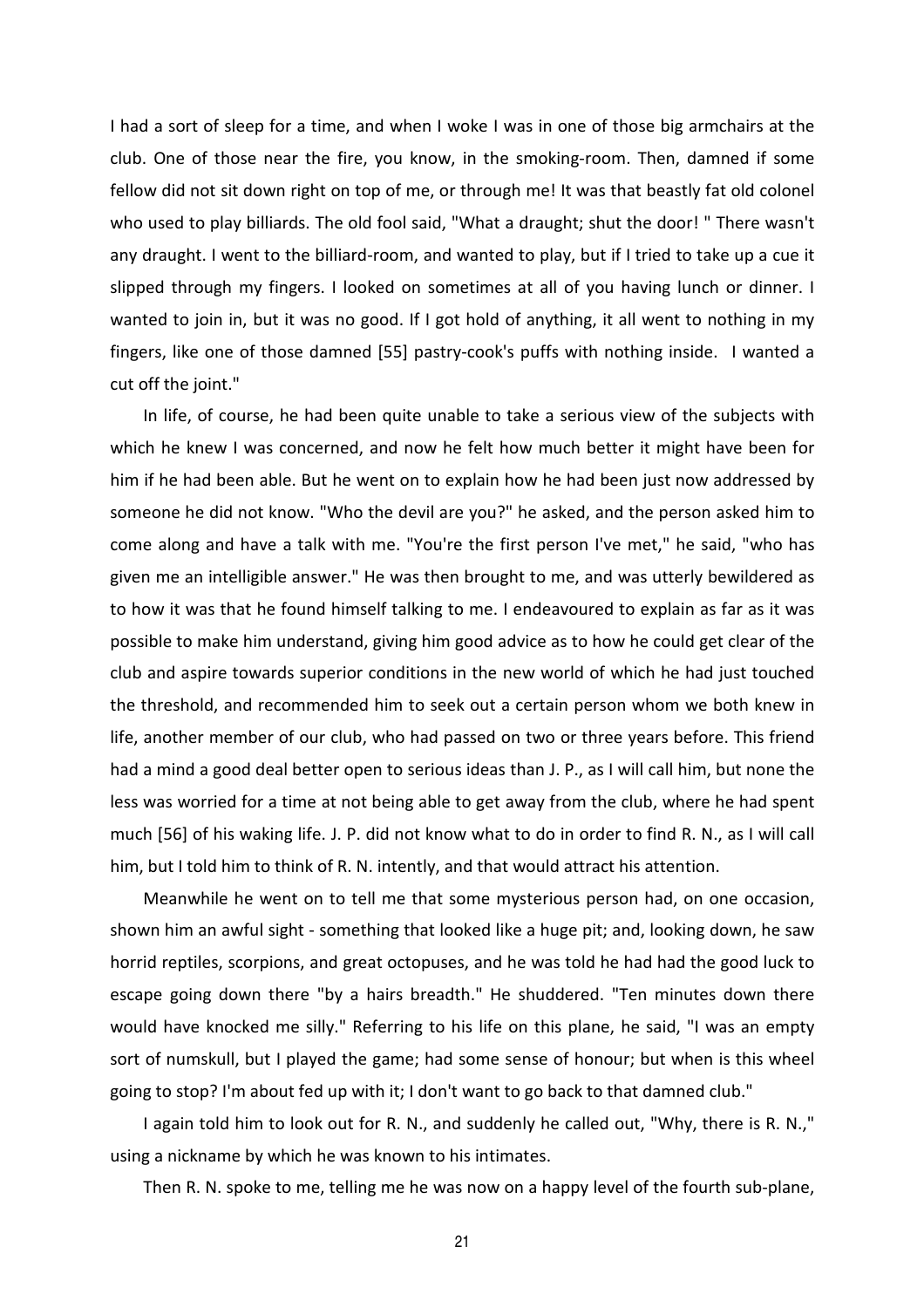and would look after J. P. He asked me to explain something that puzzled him. His memory, he thought, must be getting confused, [57] because he began to have vague thoughts about Rome, as though he were somebody else besides himself. I explained, of course, that he was probably getting some clairvoyant recollections of a former life, and he quite appreciated the idea. I asked about his present surroundings. They were very pleasant. He seemed to be living in a house that was just exactly the kind of house he used to picture in imagination as the ideal house he would like to have. Of course this was a pleasant kind of thought-form he had unconsciously created. He also said he was beginning to have a curious sort of feeling, as though he were getting lighter. It was quite a pleasant feeling, and he thought he had been told that it betokened some impending change that would involve his translation to some superior condition. His house was a country-house with gardens and flowers, grass and trees, though they did not seem to want any attending to. He spent a great deal of time in the garden, thinking pleasantly of bygone times, and visited by people he had known-his father and mother amongst them. The time just glided by. There was no night, no sense of being tired. He had no wants.

He wound up by again promising to look after J. P., who, I was glad to think, having [58] "played the game" and cultivated a sense of honour, would now be set free from the boredom he had been so long enduring, and would find any level of the fourth sub-plane far more agreeable a region to inhabit than even Pall Mall. [59]

#### **"Bill Smith"**

I had been wishing to get an authentic account of the passing to the next state of existence of someone representing the humbler classes. This wish was met by one of my loftier friends, who contrived to bring along an ex-costermonger **[1]**, whose account of himself was intensely amusing as well as instructive in its way. And it confirms a brief experience I had a good many years ago, when a highly gifted psychic of my acquaintance endeavoured, for my information, to get a glimpse of life on a low level of the astral, plane, and (so to speak) ran up against an ex-coalheaver, who was found still hanging about the poor dwelling in which he had lived, with the vague idea that he was still smoking his pipe there. He must have been a harmless creature, as he did not seem to be suffering in any way, simply passing a sleepy, idle existence for many years, after which no doubt he would have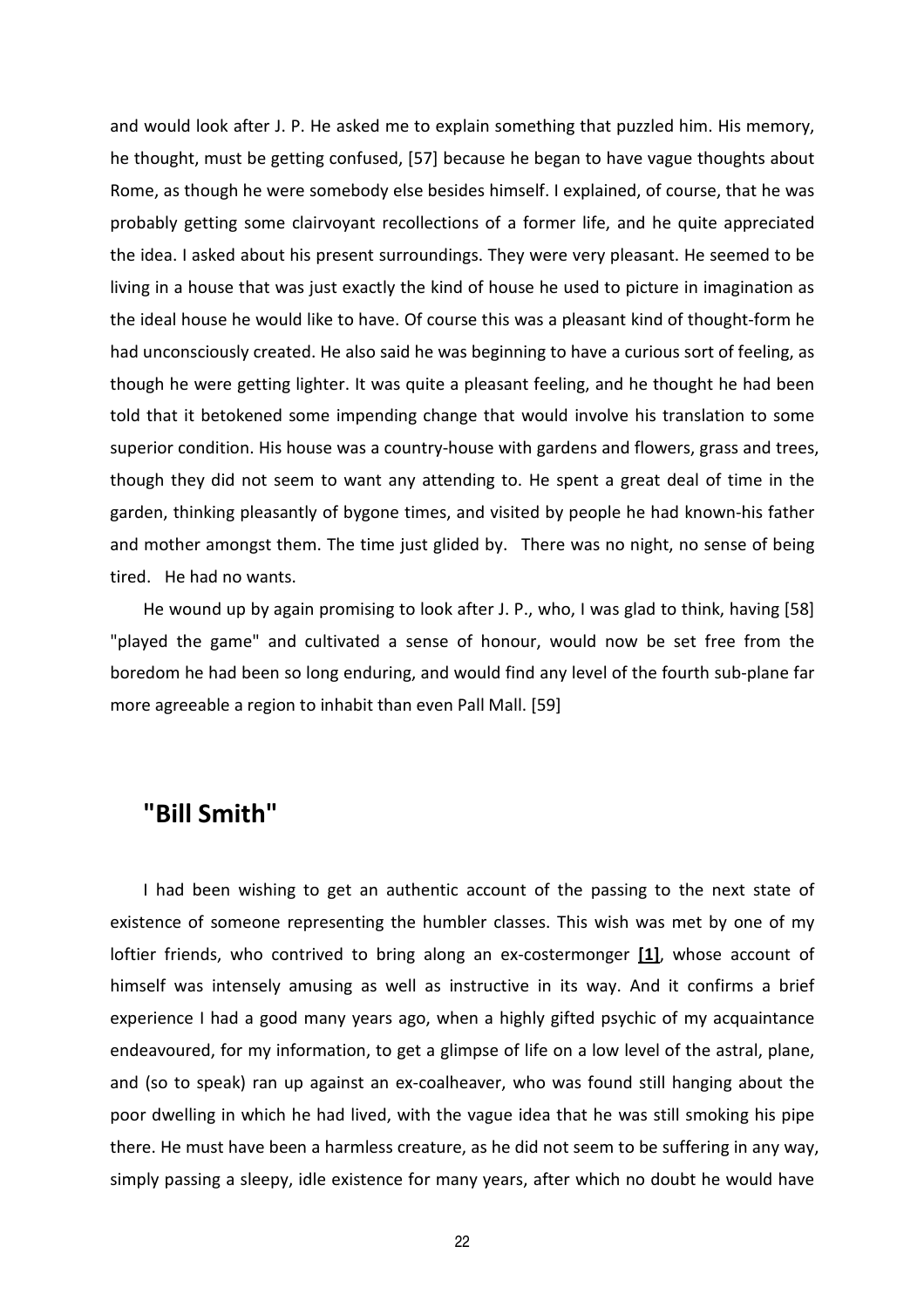been helped up to the [60] lower levels of the fourth, and eventually to some rather colourless variety of the devachanic state, in preparation for a new birth.

My new acquaintance spoke with the same sort of phraseology that he was used to in life of the physical order. I wish I could give every word of his own as he told his story, but my notes do not enable me to do this completely. I shall endeavour to do so as nearly as I can.

He gave me his name as "Bill Smith." He had been a costermonger with a donkey-cart somewhere down Commercial Road way. "Small profits, you know, and quick returns." At about thirty he married -"to make an honest woman" of the girl. They led a respectable sort of life in a couple of rooms and had "ten kids." "I was a hardworking sort of chap, but fond of beer. I did not mess up things badly." Then he died of some fever that was prevalent in the Commercial Road at the time, and hardly seems now able to identify the actual period of his translation to another plane of life. He only knows that he had "a rotten time." He seemed more or less in the dark, but he could hear people talking. He had a great thirst upon him. It is impossible to make out how long this condition lasted, but eventually he was addressed "by some chap [61] who called him by name - Yes, Bill Smith, that's me!" His new acquaintance told him that he would be happier if he left off wanting beer. "Can't do it, governor!" "I'll help you," he said; "you want to get clear of that thirst, don't you?" "All right, governor." "Then come along with me." Then he took Bill to some place where "S'help me bob, there were a lot of people sitting round a table singing hymns. Then they began praying. That wasn't much in my line, but there were a lot of people there like myself. There was one old chap at the table with white whiskers. He seemed a bit of all right. Someone told me to go up and stand behind him, and when I did that I felt just as if I was sucked down a drain-hole. Then I found I was talking through the old man and asking for beer. Then an old woman began talking to me like a Dutch clock. She did read me a lecture! She said, 'We'll pray, for you. We'll help you to get rid of that desire for drink. You say after me, "I don't want any drink."' I said it to oblige her, and somehow I began to feel better. Then she made me say it three times over, and S'help me bob, I didn't feel any more desire for the beer. Then I saw the man that brought me, and he said, 'Come along!' and we floated away right [62] over Canning Town, where I used to live, till we came to a nice little house like a country cottage with a garden. 'You stop here,' he said; but I said, 'I can't afford to live in a place like this.'"

I must finish the story in other words than those Bill employed, as my notes do not enable me to recover them exactly. He was soon enabled to realise the situation, saw his old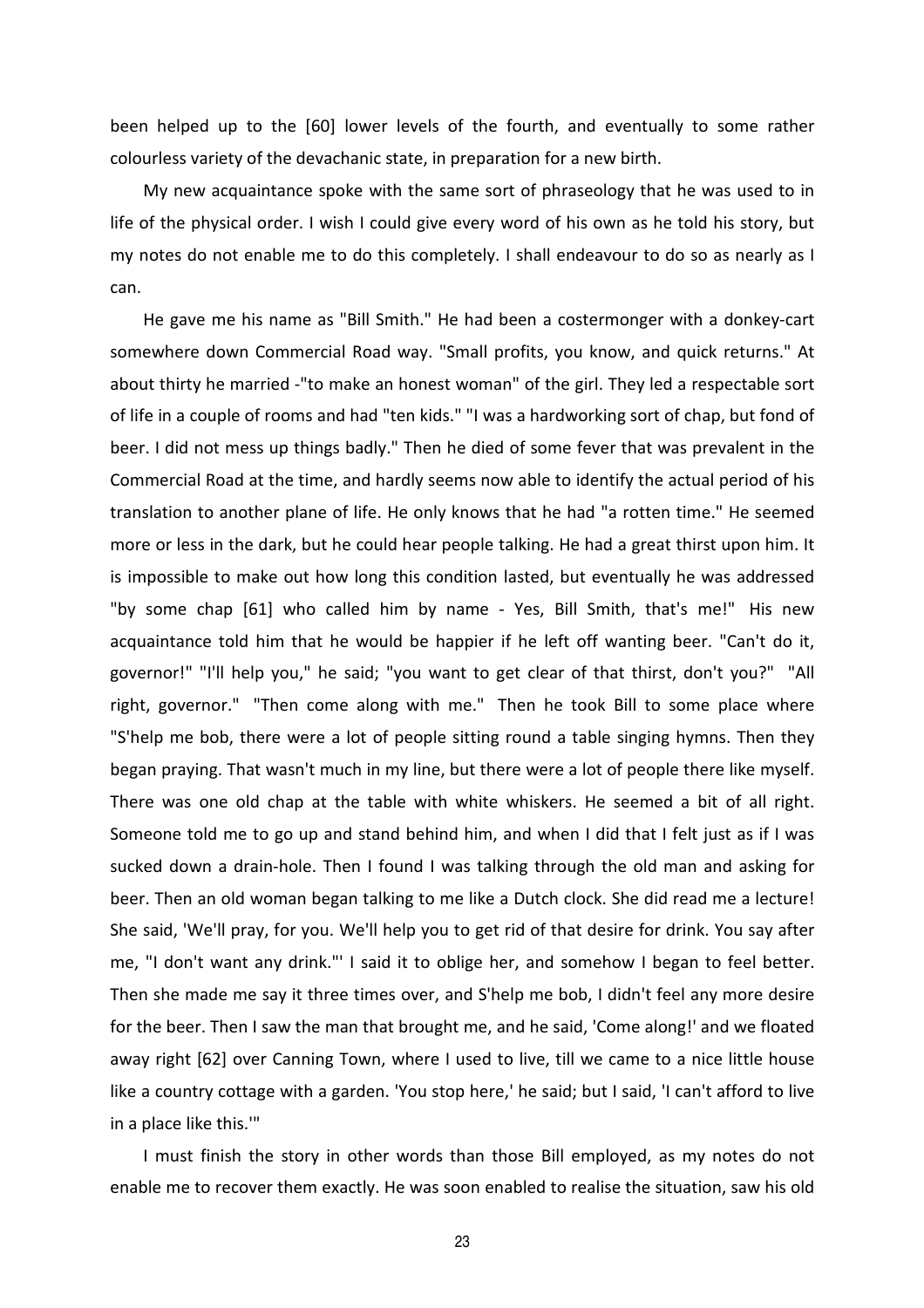father and mother, who came to visit him, themselves apparently a little further on; and later, one of his sons came, a boy who, at about the age of fourteen, had been killed in a motor-car accident, and in advance of his father had reached a somewhat higher level.

One thought in connection with this little story which the reader should not let slip, has to do with the humble spiritual seance held in the far eastern region of London by the good people exerting themselves for the benefit of the poor "spirits" who were attracted to their circle. In the realms of poverty it would seem that in more ways than one - on more planes than one - the poor are the most sympathetic and helpful friends of the poor. [63]

#### **M. M.'s Wonderful Narrative**

I must now go on to deal with a story replete with the utmost pathos, whether we pay attention to its physical plane beginnings or its astral conclusion. It is profoundly instructive, in my estimation, in more ways than one, for it is a life of utter degradation as regards its physical prelude, and of beautiful exaltation in the long-run. It was a female life on earth, and I will call my poor heroine M. M.

She was born the daughter of lower middle-class people in a country town, small shopkeepers; narrow-minded, devout Methodists. As a young girl she began to be troubled with intense sexual desire. The conventions of modern literature prevent me from going into minute detail concerning the way these feelings worked, but it is easy to understand how, under the circumstances, she became at a very early age the prey - the eager prey, so to [64] speak - of a young man in her own class. And the natural consequences followed. When her condition was discovered by her parents, the father actually and literally kicked her out of the house at night, telling her to go to the Devil, her master! The behaviour of this horrible wretch is a wonderful illustration of the brutality that can coexist with the stupid bigotry of a religious fanatic. That man's crime in so treating his unhappy daughter was responsible, by all commonplace reasoning, for the degradation she ultimately sank into. Nor indeed do the mysteries of karma, in this case, which inevitably condemned the poor girl to a life of suffering, relieve the father in the smallest degree from the guilt of his cruelty; but we may look into that matter later on.

The hapless outcast, after vainly battering for a time at the door in the hope of gaining readmittance, wandered vaguely on and sank down at last exhausted on a doorstep. There a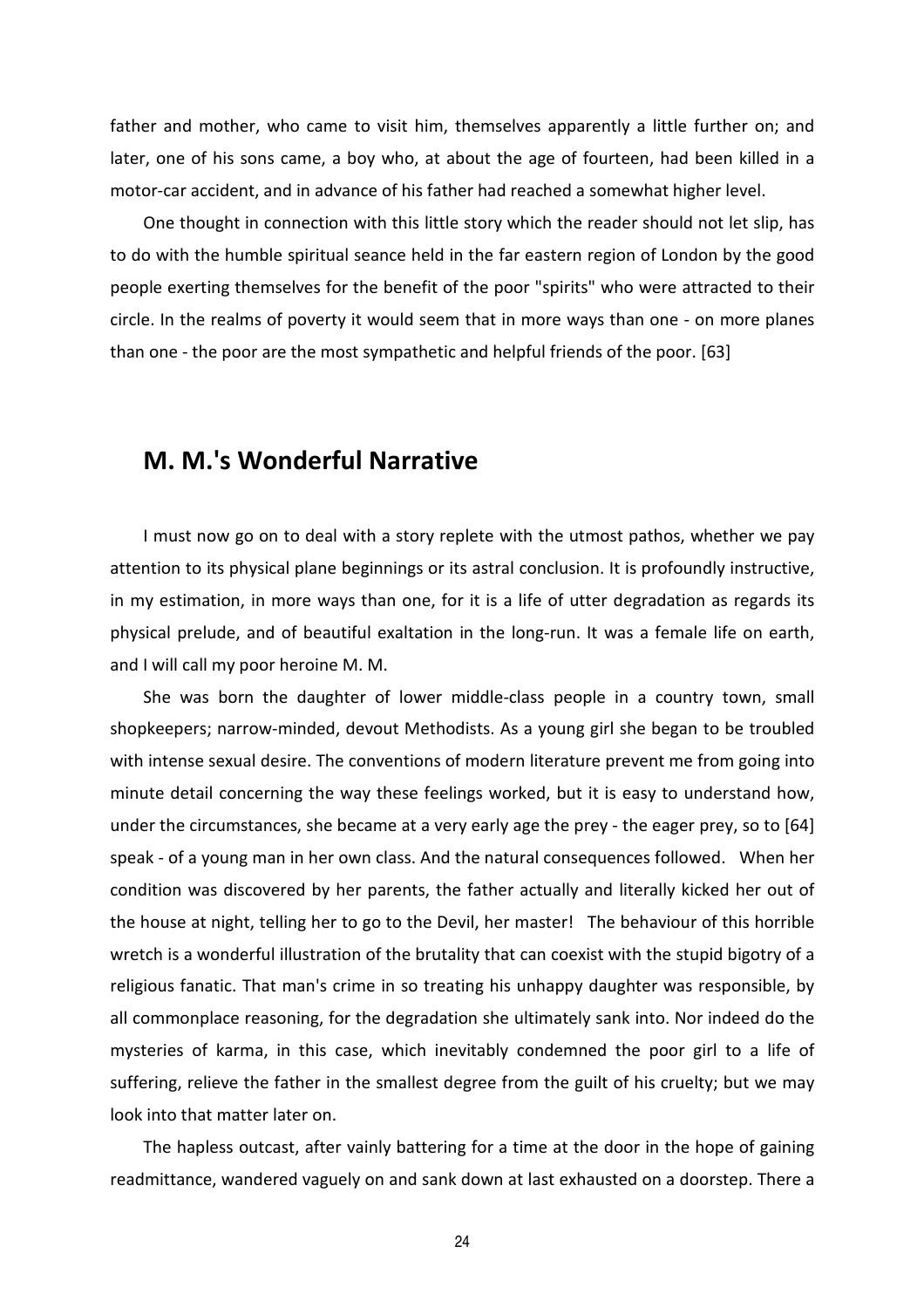policeman spoke to her, and took pity on her; took her to his own little home, where his wife gave her shelter, and next morning sent her off by train to London.

She had no money to speak of. After paying her railway fare she had three shillings left. Turned out on to the bleak hospitalities [65] of King's Cross, she wandered on at random up the Pentonville Road apparently, - and came to some place where there were market stalls in the street. Leaning up tired against one of these, the rough man in charge asked her what was the matter, and she told her pitiful tale. Here again we have an example of the touching way in which the poor help the poor. The man took her home to his wife, who actually befriended her to the extent of keeping her with them over her confinement. One can imagine how that good costermonger - doubtless fond of his beer, like "Bill Smith," and free with his language - would have been scorned by M. M.'s Methodist father, only worthy himself to lie in the mud under the other man's barrow.

M. M.'s child died, fortunately enough. She did what she could when she recovered to help the woman with her work, and tried to lead a straight life, but found no opening for earning money. Then she fell in with some man who took her to a Music Hall and afterwards to some place to have supper. She must have been drugged in some way, for she remembers no more than that she found herself on coming round in a strange house, in bed. . . .

Needless to explain the kind of house it was, [66] M. M. had been enlisted in the great army of white slavery. She was pretty, and still of course ridiculously young, about sixteen or seventeen, I make out - a valuable recruit for her captors. She was nicely dressed and sent out into the streets. After a while she had the good fortune, so to speak, of attracting the fancy of a gentleman she met, who took charge of her and gave her a little establishment of her own somewhere in St John's Wood. This interlude seems to have been the happiest period of her brief and troubled life on the physical plane. But it came to an end, as such arrangements always do. Her protector had to go abroad. He gave her a hundred pounds at parting, and with this little capital behind her she made desperate efforts to get some sort of honest work by which she could live. But all in vain. She had no "references" to give, no character, and so eventually in despair she plunged back again into the mad vortex of fast life.

By degrees she took to drink; found herself tainted with "the hidden plague"; was in hospital for a time. Then one night in Piccadilly she was spoken to by a lady, who asked her to come to a missionary meeting. She was not particularly eager, but went in a [67] spirit of curiosity. There she had a curious experience. A clergyman was speaking, and she saw a light round him and at the back of him a face looking at her with pitying tenderness. She believed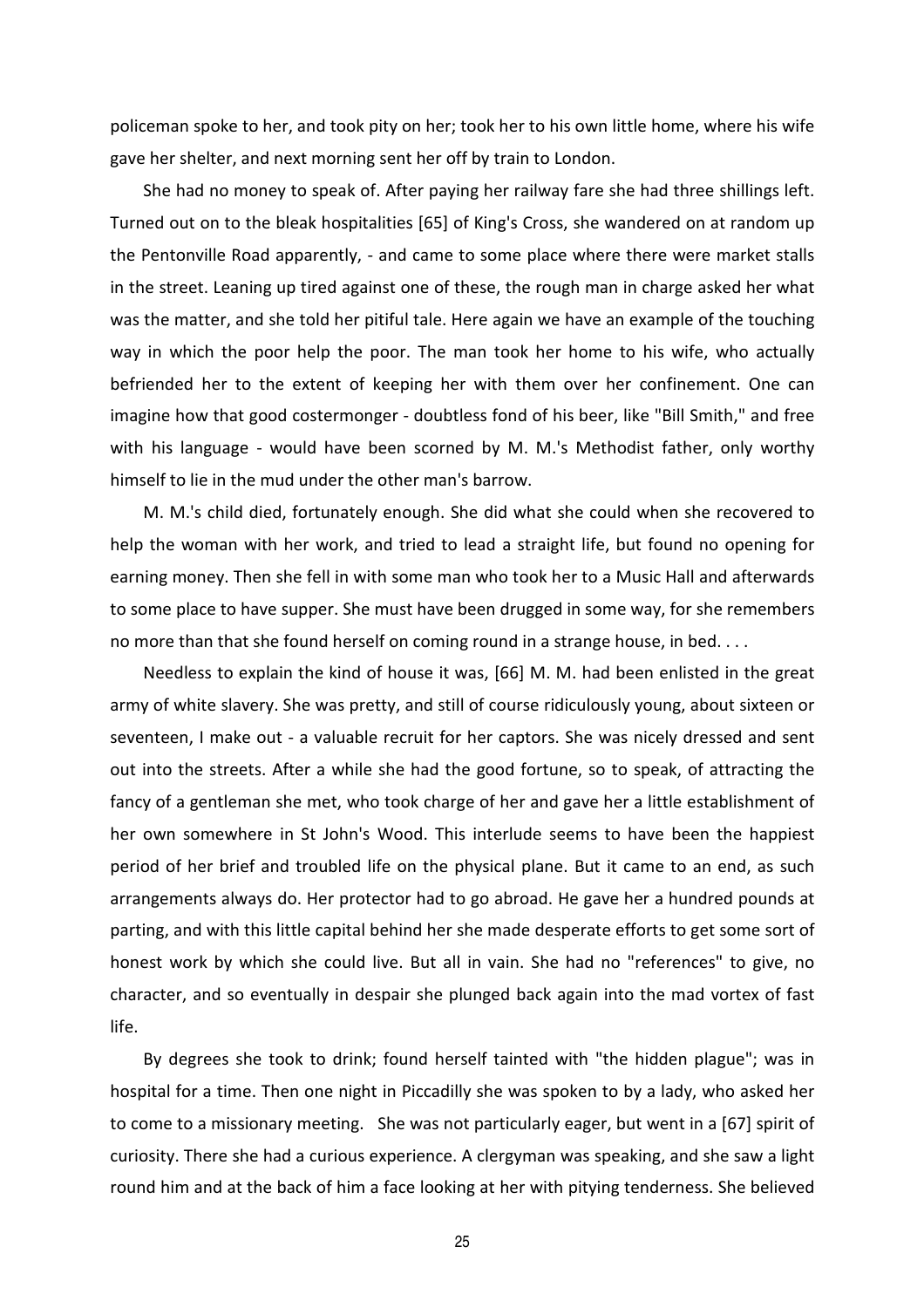it to be the face of Jesus, and she felt stabbed to the heart, but rushed away to her own room and took refuge in whisky.

Recovering in the morning from her drunken sleep, she felt her heart broken. That night, after wandering about, she found herself at the corner of Wellington Street and the Strand. An ungovernable impulse came over her to end it all. She went on to the middle of Waterloo Bridge and flung herself over.

 She remembers well the bitter cold of the water, the suffocation of drowning, and the vain longing to be back again, even in the misery from which she had tried to escape. Then began an extraordinary and terrible experience. She had passed through the change called death, but found herself back again on the bridge. Again she went through the wild desperation of her suicide, repeated all its experiences. Again threw herself into the river, again went through the sensation of drowning, sank into brief unconsciousness and then repeated the whole ghastly cycle of suffering. [68] So it went on for what seemed an eternity. I am told the process went on for at least a year; she thought for five years. The idea is too horrible. Such a record challenges one's faith in natural justice. There was nothing in M. M,'s dismal life to claim any penalty remotely resembling this awful period of expiation. From the first she was infinitely more sinned against than sinning, the victim in the first instance of hideous cruelty, the outcome of a bigoted superstition scarcely less loathsome, then the helpless prey of a social system almost equally stupid and pitiless. From the ordinary human point of view, what she needed was tender care and consolation on the other side of the great change!

Seeking some intelligible explanation of the actual course of events, what I am told is this. The awful suffering of the period described was not the outcome of the life just spent. It was the accumulated karma of several lives of degradation and infamy. Four thousand years ago, M. M., then in a male body, had been a student of occultism on the threshold of the path. Like many other students of that period, he strayed from the path, in this case with exceptionally disastrous results. He gave way to sexual passion regardless of all considerations [69] beyond the desires of the moment, and in his next life, in Greece, passed over into the female sex and again became absorbed in similar excess. The story was repeated in a later Roman life, and then, the higher self getting desperate, deliberately chose the M. M. life for the next incarnation, in order by extreme suffering and misery to expiate and at the same time extinguish the tendencies of the past. The expiation was terrible, but must not be thought of as the consequence of the one life immediately preceding it.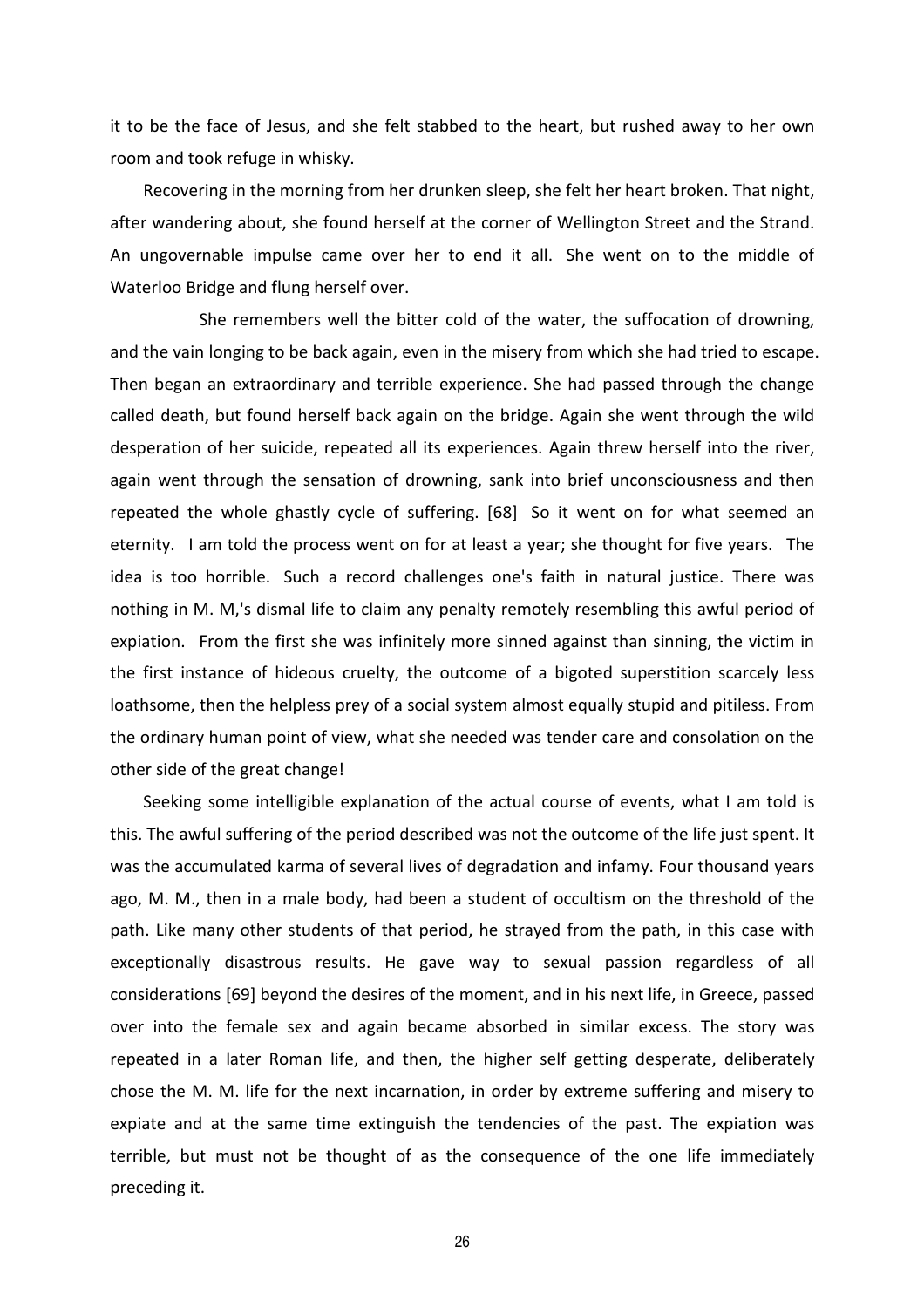Nor, except for the intense sympathy one cannot but feel for the sufferer, is it to be thought of except as an awfully inevitable prelude to the beautiful results that followed. For there came a time when she heard a voice saying, "Poor soul, the time of release has arrived." Then she was borne away, and went through some fresh experiences of a trying order, though insignificant compared with those she had been so long enduring. She was still for a time in "Melan's domain," and was put into touch with scenes of human debauchery; but all passionate desire had been burnt out of her nature. She was alone for a while in some desert region, but a time came at last when the Great Lord or that region told her, "You are [70] free, farewell." Then she was borne away, and found herself in a beautiful country cottage where she had a sense of being at rest and at peace. In the distance she saw what seemed to be a mountain, and she became possessed with an eager desire to get to the top of it. A mighty effort of will carried her there, and there she saw the great Master of the White Lodge, to whom she properly belonged, and flew, so to speak, to his arms. Her restoration to the long forfeited place in the occult world was accomplished.

From that time on she has been a much beloved member of the great Master's variegated household, an industrious worker, as she descends from that happy condition at will to the lower levels of the astral plane where she carries such help and consolation as may be permissible to those who are, in one way or another, going through the painful consequences of such lives as that she last led.

Viewed in a comprehensive survey, the whole story is highly instructive as well as touching. It may warn us not to jump to hasty conclusions in contemplating any one life. Few of us, had we chanced to meet M. M. during the last deplorable life she went through, would have been otherwise than shocked at the idea that [71] she was on the brink of becoming much more than a merely happy denizen or a high level in the next world - actually an intimate assistant, on the staff, so to speak, of the White Lodge!

Appearances from the worldly point of view are apt to be misleading, and this thought brings to my mind a story I heard many years ago in connection with the records of ordinary spiritualism. There was a certain young girl in a very comfortably circumstanced family, who was beloved and admired in every way by her belongings and regarded as quite of an angelic nature. She died young, and her friends assumed as a matter of course that she must have passed at once to the "seventh heaven," whatever that may be, welcomed by celestial hosts of the most exalted order. Many years elapsed before her mourning friends heard of her. Then at last she did communicate through a psychic acquaintance, and explained that she had been having a very bad time indeed, though at last it was getting better. I have no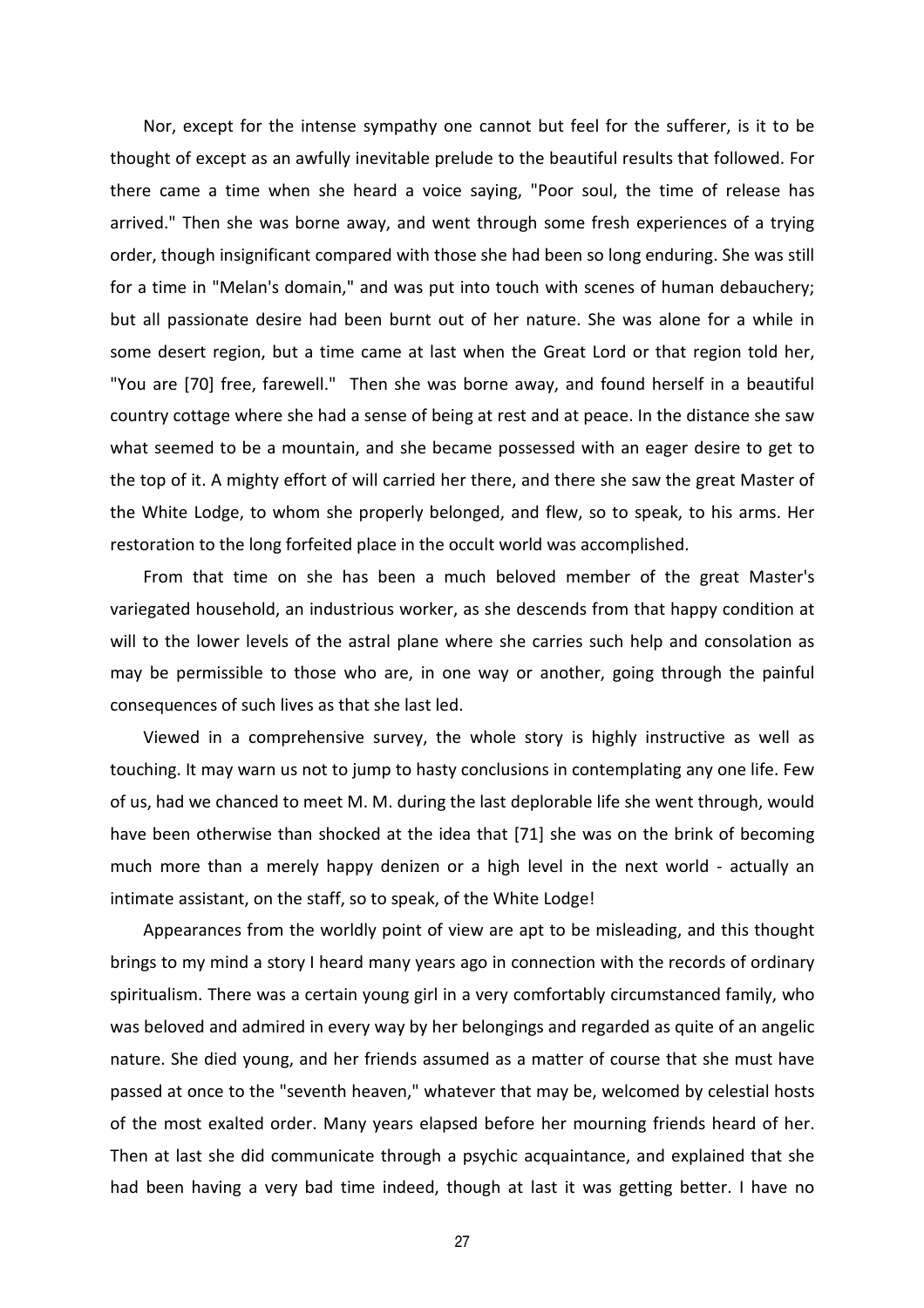information of my own on the subject, but we may assume that the life, abruptly ended in youth, was one of a series not by any means angelic in all cases. Or again, that the curious and subtle operation of the karmic law reserved for the astral [72] conclusion of the life the development of characteristics which the short physical life had not brought into manifestation. Anyhow, if the facts were as I was told, the little story is again instructive as a pendant to the much more thrilling one I have been engaged in discussing. [73]

#### **A Happy Passing**

As the information required for my present purpose gradually accumulated on my hands, I became impressed with a feeling to the effect that my stories were rather too much coloured by the record of distressful conditions immediately following physical decease. It was important beyond question to understand these, and to realise what characteristics in life gave rise to distressful conditions; but at the same time I knew quite well that large numbers of people whose lives had been fairly meritorious, passed swiftly and undisturbed through the lower levels of the astral plane and only awoke to consciousness on the fourth sub-level. It occurred to me that one important type of humanity had not been represented by any of the next-life narratives collected so far. I wanted a case in which highly advanced intelligence should have been united with a fairly clean physical plane record. And, knowing [74] that most of the great scientific men of the past were still making use of the opportunities afforded by the high levels of the astral plane, I asked if anyone of them would be good enough to give me a detailed account of his early experiences on passing over. The response came from one who undeniably belonged to the category I indicated, and whose passing was of comparatively recent date.

I need not be too explicit in dealing with this interesting experience. Enough to say that though highly distinguished in the ordinary world of science, "A. R." was also a student, to a certain extent, of the higher occultism, and deeply concerned during life with spiritualistic research. So he had no surprises to encounter on getting free of the body at a very advanced age. He floated for a little while over his deathbed, enjoying a feeling of renewed vigour, peace, and joy. He fully understood the situation, and looked with some interest at the body he had quitted, and with sympathy at the friends around who were mourning his departure. Then he had a feeling of going up, and one which he found it difficult to describe, a feeling,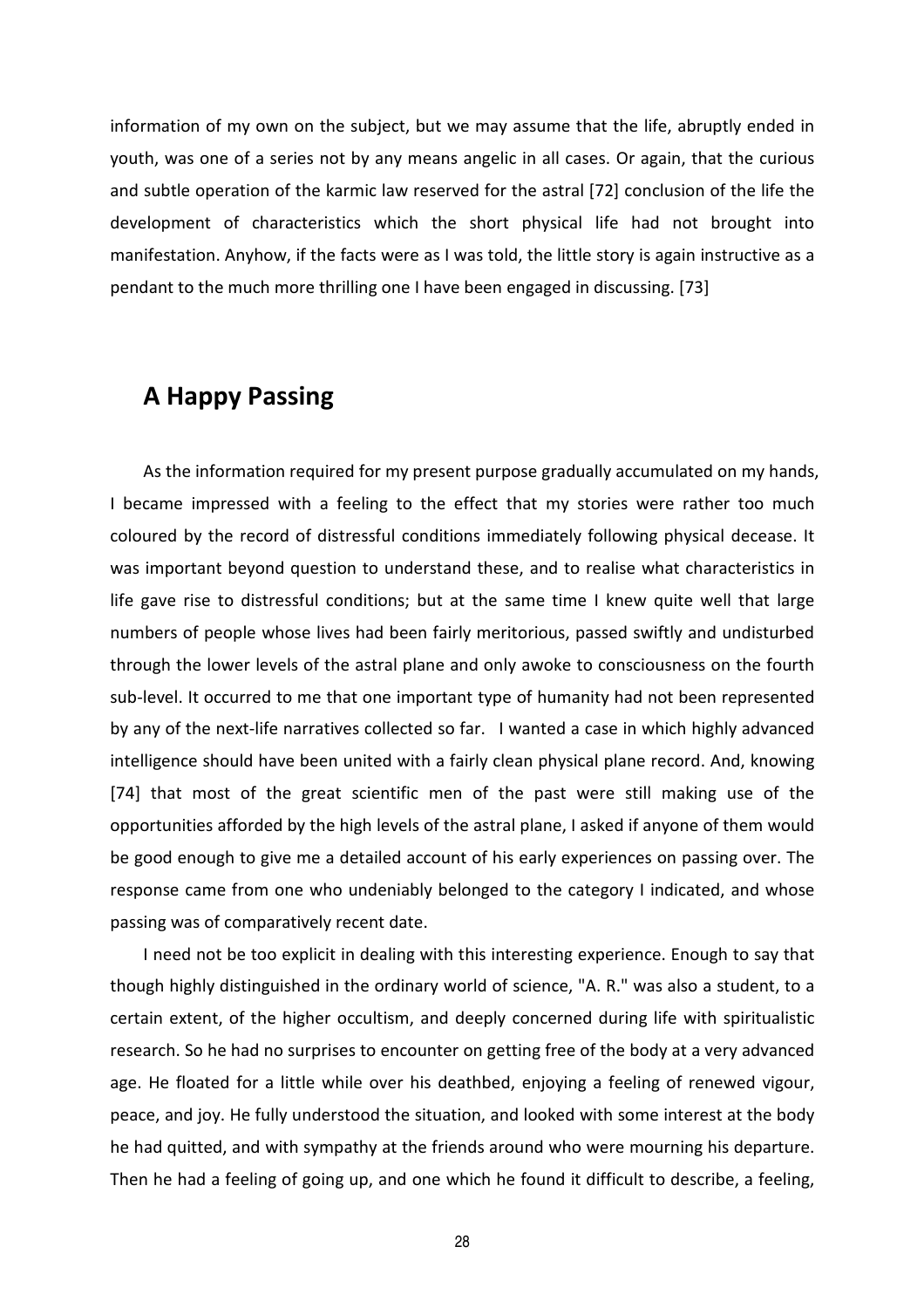as he put it, "of being drawn into himself." He lost consciousness for a time. He has since learned [75] that it was for about three days of our time. He awoke on some high level of the fourth, lying on what seemed a bank of some soft material in the midst of a lovely scene; flowers all around and a beautiful view with mountains in the distance, and a general sense of warmth, light, and colour. He realised that his astral body now bore the appearance it had in life some forty years previously.

He lay for a time in a very pleasant reverie. Then he got up feeling quite light. There was "no gravitational stress" to deal with. He saw some people he knew, and then, suddenly, his surroundings changed. He found himself in a room where he was received by a crowd of his former friends of the scientific world. As I have said already, he passed on at a very advanced age, so that most of those whom he had known in life were already in the next state of existence. They had gathered together to welcome him, and he had a delightful talk with them.

He was now generally on the fifth sub-plane, but this and the higher fourth are very closely associated. Indeed, I have learned that men of science passing over - always assuming that they either have no 'disagreeables' to get over in the first instance, or have got through these – [76] spend a great deal of their time on the fourth, even after they are entirely free of the fifth. On the fifth they carry on their work and study in whatever department of research their bent leads them into, and descend into the fourth for what may be described as social intercourse with their friends.

A. R. recognises to the full how greatly he benefited, when coming into his inheritance in the next world, from his investigation during physical life of super-physical mysteries. Spiritualistic experience and belief, even of the ordinary type, is enormously better an introduction to the next world than blank ignorance of the agnostic order, or even than the shadowy suggestions of commonplace ecclesiastical teaching. This idea will be very clearly illustrated by the next story I have to tell, where the consequences of positive disbelief in any future are made apparent. [77]

#### **X. Y.'s Enlightenment**

The narrative which, as I have just said, illustrates the effect of going on with positive disbelief in any future life, was obtained for me in response to my desire to get touch with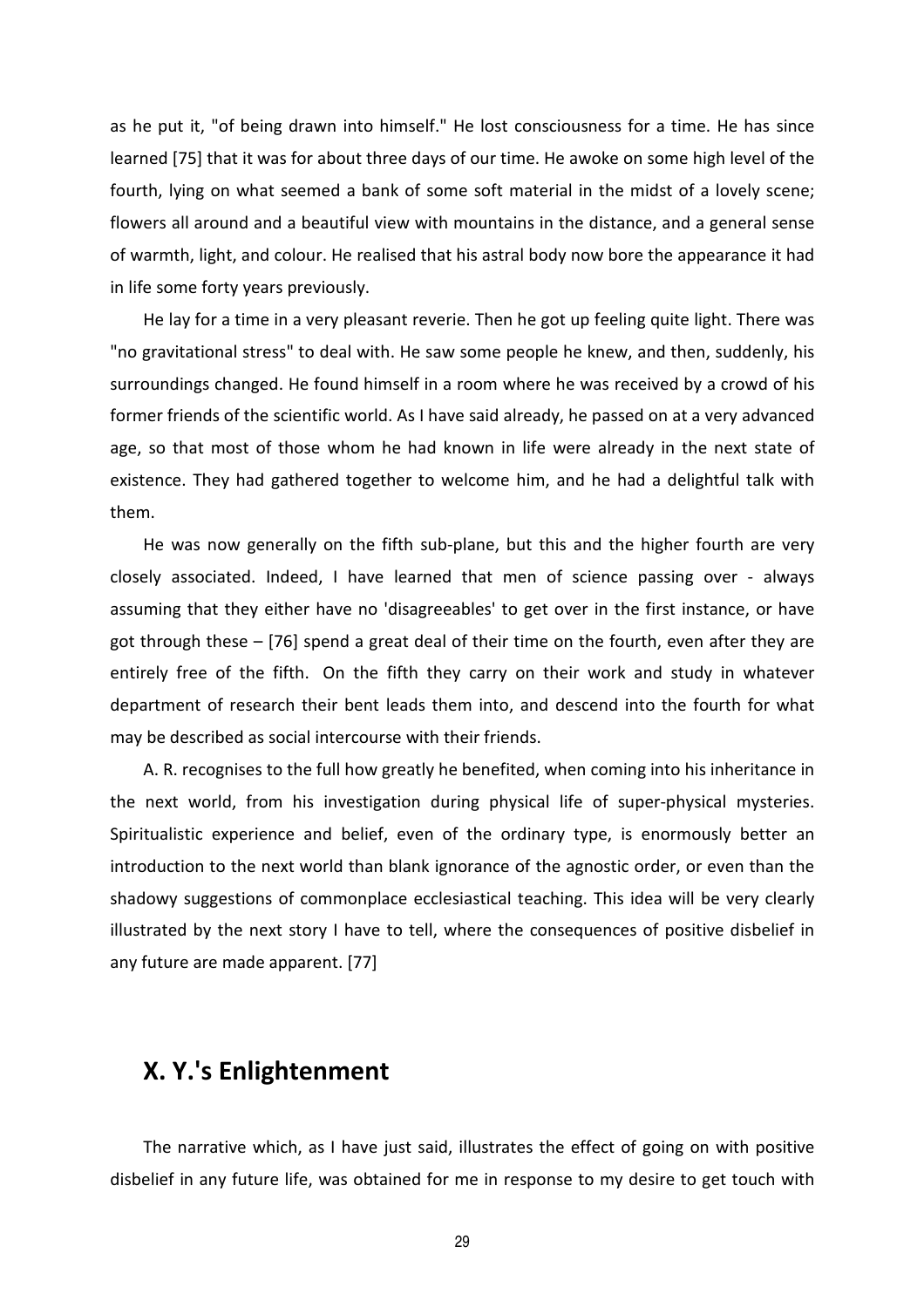someone who had gone on in something like that attitude of mind, but without being hampered by any definitely evil characteristics. My friend (of the Master's entourage), who has been especially helpful to me in this series of investigations, brought along - of course with his own cordial consent - a man who in life (protracted to advanced age) had been conspicuous rather for his cynical worldly wit, coupled with brilliant intellectual gifts, than for interest in any variety of philosophical or religious thought. In fact, to put the matter more plainly, he was all but an atheist, disbelieving, I think, in any survival of the soul after death, invariably pouring ridicule on occult research of any sort, but none the less a kindly natured man in all the [78] ordinary relations of life. When I realised who it was I was speaking to, I was intensely interested in the prospect of hearing how he had encountered his unexpected resumption of consciousness out of the body.

He had been perfectly fearless, in the physical body, as the end approached. Fearlessness, indeed, had been one of the characteristics of the man all through life. But he was immensely puzzled when, after a change only associated with a sound as of something "that went click," he found himself looking at his body as something external to himself. He saw some relatives gathered round apparently showing distress, but he could not succeed in attracting their attention, in making them hear the assurance he wanted to give, that he was still there. This failure made him furious. He felt better than he felt for years; wanted desperately to say so, but the effort was quite in vain. Then he found himself floating up and fell into a doze.

Naturally he does not know how long this lasted, but he woke up lying on a couch in a room, and sitting beside him he suddenly recognised an old friend who had been closely associated with him in some of his public work during life, but who had passed away many [79] years previously. "Here you are, my boy!" the friend said in the most natural way. "Come, get up!" and then he was up without any sort of effort. "What's the matter?" he asked. "Why, you're dead," said the other. "What rot!" he declared. "I was never more alive." His utter incredulity lasted for some time. Disbelief was so ingrained in the character of the man that the new experiences around him, so incompatible with physical life, merely left him dazed and bewildered. He was out in the open country in a little while and met another well-known friend who had been intimate with him down here. Then several others. But the muddled frame of mind was excessively distasteful to him. He had always been in the habit of thinking so clearly, of having all his ideas cut and dried.

The country scene was pleasant - undulating country, "something like the Sussex downs"; but after a while he was back again in his "bungalow cottage," as he called it, feeling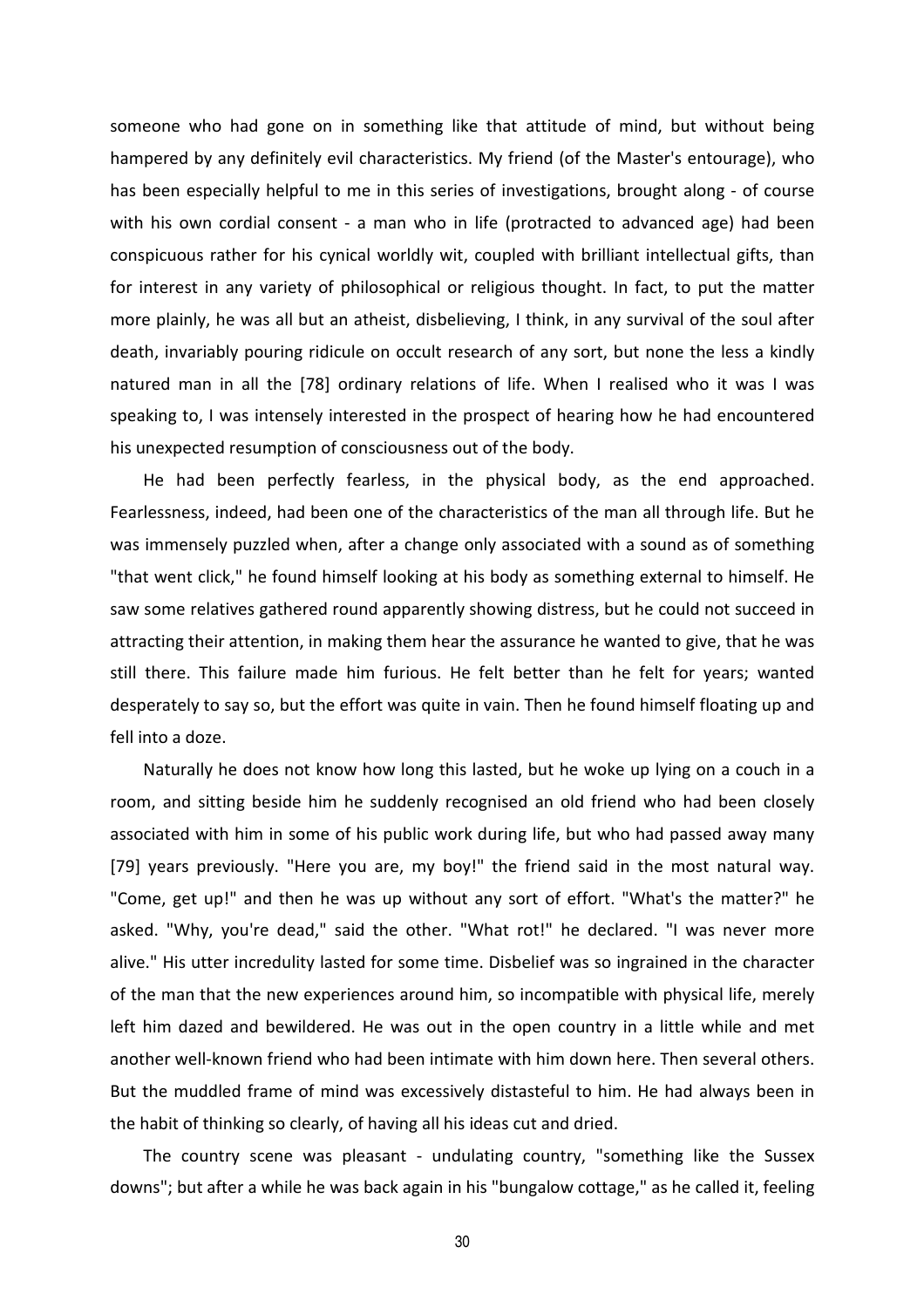a little less muddled. And, sitting there thinking, he became aware that there was someone else in the room who addressed him by his name. This was an Eastern-looking man - "looked like an Egyptian." X. Y. asked him who he was, and a name was given that did not [80] illuminate the situation. "Who are you?" "I am one of the workers under . . . So-and so" mentioning another name. "And now I'm just as wise as I was before," replied X. V. The conversation went on, and the Egyptian said he would show him what his condition would have been, as a consequence of his disbelieving attitude of mind in life, if he had not been helped. The help had been given him by reason of claims deep down in his nature, of which he knew nothing.

Then X. Y. says he had the feeling of drifting down hill a long way, and of getting into a region of cold white fog. It was very comfortless and miserable. He could hear a sound of "jabbering" voices, but could not see anybody. And his Egyptian guide had disappeared. "It got on my nerves," he said to me. At the time he called out to the Egyptian by the name that had been given to him, and immediately the Egyptian was back again. X. V. frankly begged to be taken back, away from there. The Egyptian explained that his intensely negative attitude of mind in life had created an aura around him that would have kept him in that region for a long time if he had not been helped as above referred to. This jarred upon one line of thought that had been habitual [81] with him. He did not want any vicarious atonement. He would rather bear his own burdens. But the objection was cleared away. He was entitled to the help, though he did not understand it.

Then he got back to his bungalow, and declared that he wanted something to do. He had been an active man all his life, and he did not want merely to laze away the time in dreamy enjoyment. The Egyptian told him that if he really wished for some sphere of activity the thought would give it him. With his long habit of scepticism, he made an attempt to desire opportunities for activity, but was aware all the time that at the back of his mind there was a certain sense of enjoying laziness. The result was curious. The conditions of the room seemed to get confused. Things that had before seemed real, became half broken up. Eventually, however, the desire for activity became more clearly formed, and then suddenly the scene changed. X. Y. found himself in a large room among a crowd of old journalistic friends, who welcomed him, and soon he found himself once more becoming interested in politics. Since then he has been more and more absorbed in watching the course of events in Parliament and in attempting to [82] influence men there along the lines of his own sympathies, which are so far but little changed from what they were in life down here. For he is very slow to change in any way, sceptical still about any information he gets concerning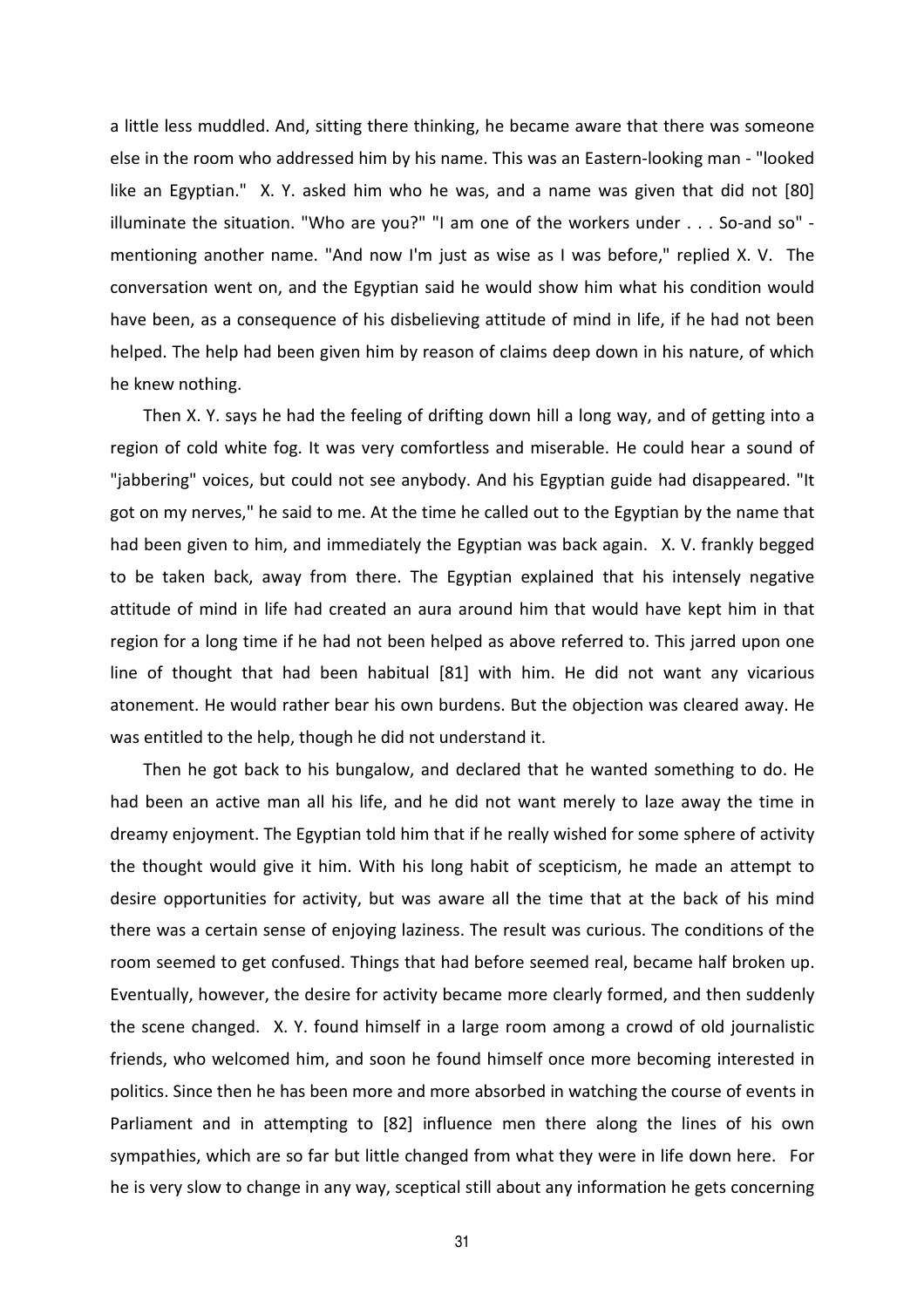conditions of existence beyond those he has already come into touch with. He has, indeed, modified one view he formerly held. An ardent partisan while himself a member of the House of Commons, he sees now that the party system is bad; but I should be anticipating what I suspect may ultimately be the drift of his opinions if I venture to indicate any definite changes, along the lines of the distrust of the party system, as likely to command his future acceptance. [83]

#### **The Troubles of S. O.**

Circumstances have put me in touch with a series of astral experiences encountered by a man of very remarkably mixed character and mental attributes, including something not far removed from genius as a writer and poet, and, for the rest, tendencies, expressing themselves in habits of life, that could not but be a bar to rapid progress after passing into the next world. I regret that so many of the stories I have to tell embody, in this way, experiences that are painful for a time; but I must again emphasise the broad principle that all people who lead fairly good lives and are not intensely afflicted with unsatisfied desires of the kind that belong exclusively to the physical plane, pass on easily to pleasant conditions on the fourth sub-plane of the astral, and awake to agreeable surroundings at once. This applies, I may add, with increased emphasis, to all who have absorbed [84] theosophical teaching in addition to leading a good life.

But to deal with the case before me. S. O. passed away under somewhat dreary conditions at the close of very distressing experiences during the last few years of physical life. These did much to alleviate what would otherwise have been even more arduous trials attending his early years on the astral. He was received on the other side by a black-shrouded figure who told him to "Come with me." He felt that he had no option, and seemed to go upward for a time and then to be dropped down again into a sort of mist where, alone for a while, he went drearily over the leading events of his past life. They all seemed to stand out clearly, and he had the feeling of looking on at them, as it were, as though he were a spectator. Then he seemed to fall asleep, but awoke afterwards in a room at a hotel that he had known in life, one "given over to vice." After experiences that I cannot venture to relate in detail - they represented aggravated conditions resembling some already dealt with in other cases, - the shrouded figure reappeared and told him that he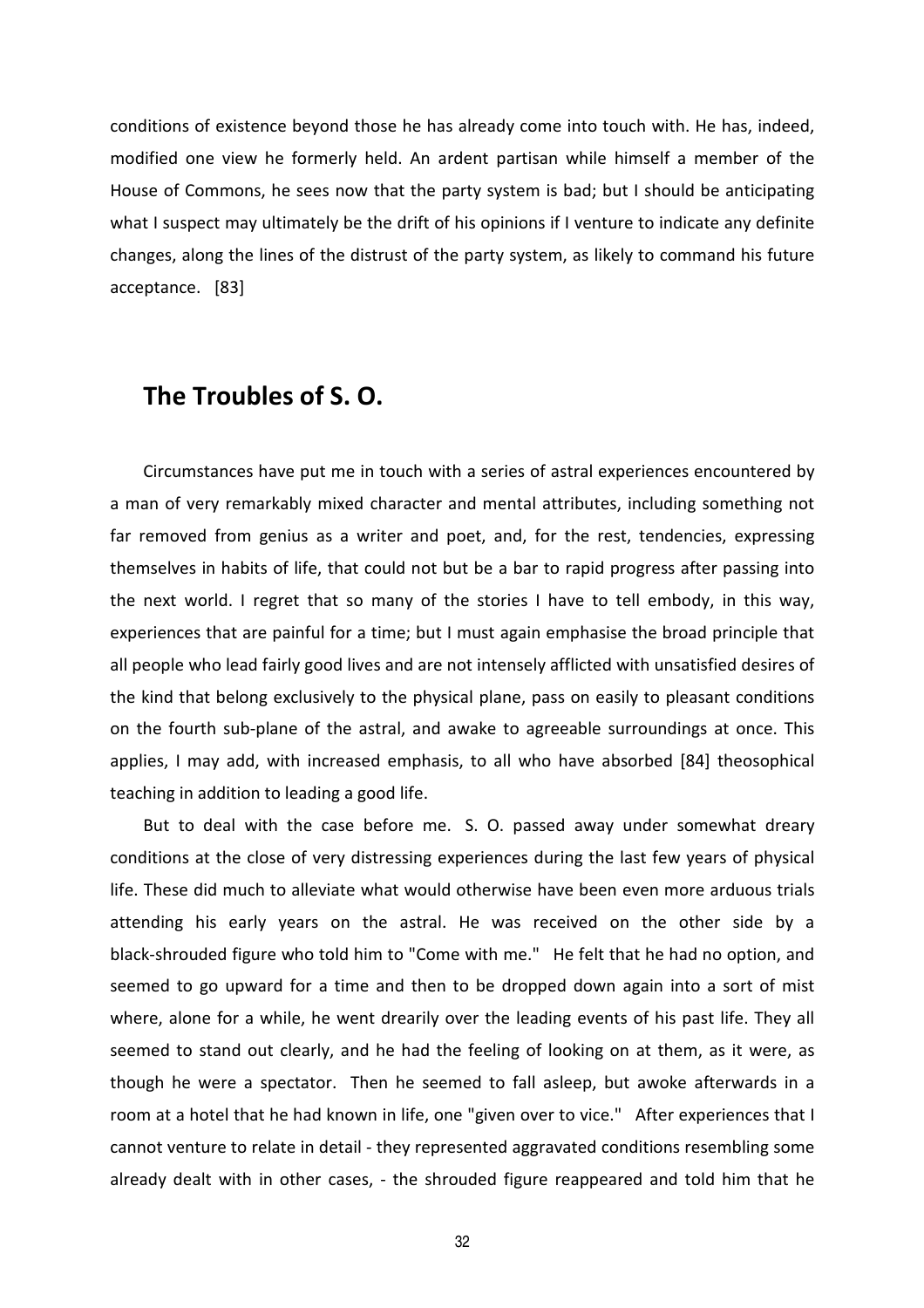would have to remain there some time, but if he called upon the higher part of his [85] nature, which was strong, he would hasten his escape.

Eventually, though my story condenses many years of suffering, this assurance was vindicated; but at first the scene of tantalising temptation was merely changed. It was changed several times, till once, in Southern Italy, the growing sense of wearied disgust led S. O. to cry out, "For God's sake" to be relieved from the ordeal. This was the beginning of relief. The shrouded figure again took charge of him, led him far on along some sort of valley, then through what seemed a long tunnel, emerging at last into daylight.

I should explain that he had been in life a Roman Catholic. The person who now met him was a priest, who took him by the hand and said he had been given into his charge; He was now in a beautiful region plentifully furnished with spires and churches. He was told to rest, and recover from the strain of all he had gone through.

He was tired, and went into a house where he lay down and rested, rising after a while feeling much happier. He realised that his personal appearance had reverted to the period of his best time on the physical plane. He went out, met and talked with many people, all [86] members of the Roman Church. In the course of these talks he noticed repeatedly an appearance he found it difficult to describe. It was something like a soap bubble in a filmy human shape. Each such appearance seemed to burst; and to scatter abroad beautiful sparks of mauve and violet colour, that each time had the effect of brightening the scene. S. O. was told by one "very cultured man," whose acquaintance, he made, that these effects were due to prayers sent up from the earth plane for the repose of the souls of unnamed people. Their substance, so to speak, was derived from a far higher plane of Nature. I may add here that, since getting the information just passed on, I have been particularly asked by one (on the other side) who was an important member of the Roman Church when on earth, to be sure I duly record this interesting little item of other - world news. It is certainly an interesting illustration of the way benevolent effort and good thought may bear fruit even when the exact idea inspiring it is somewhat confused.

Roaming about the region in which he found himself, S. O. perceived that it was surrounded by great walls - for its protection, he was told, from evil influences raging outside. But these [87] walls disconcerted him. He wished to explore beyond, but was urged not to do so. He could go out if he liked, but would not be able to return. Eventually, however, he insisted on going out, and was permitted to do so, passing through a sort of gateway described as luminous, mother-of-pearl-like, beyond which he was for a short time alone, but was then greeted by an illustrious poet who had passed on a long time before,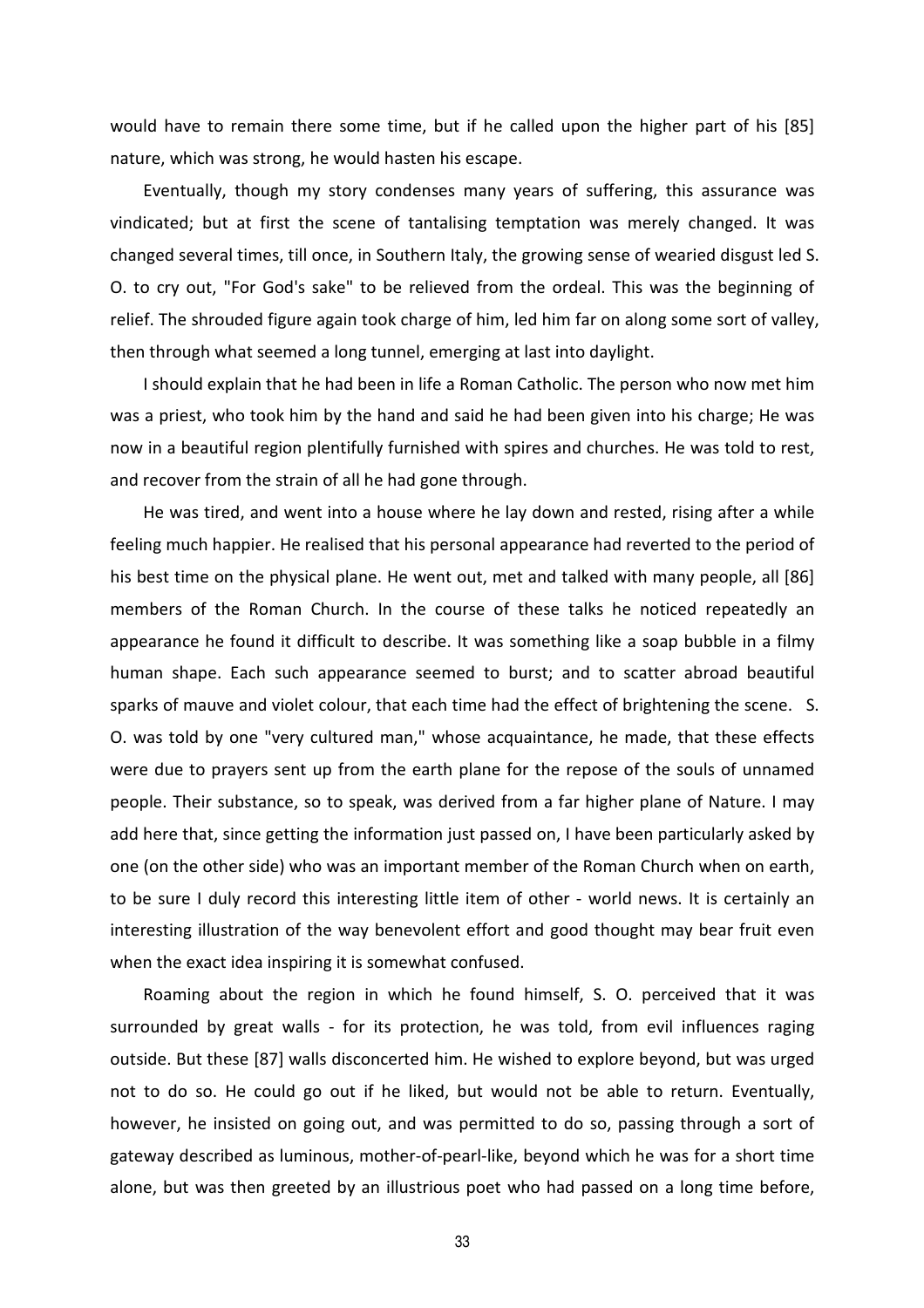and who took him by the hand. All that had tainted his earth life had evaporated from him. He felt clean. He came now into touch with various writers whose works he had studied in earth life, and began to look upward, so to speak, towards the great White Lodge. These later developments, he told me, were but recently attained to, though it is now more than twenty years of our time since he left the earth body. [88]

#### **A Devout Priest**

I wished to bring my series of narratives to a close with an example of a happy passing, and this aspiration was met by a visit procured for me from one who in life had been a devout priest of the Roman Catholic Church, an earnest ascetic who died from the effects of illness contracted during ministrations in the humblest levels of poverty in London. He remembered looking in a dreamy way at his body when he left it, and, in the same dreamy fashion, reviewing the events of his past life, - a very innocent retrospect apparently. It has only been in this and the last case dealt with that mention has been made of this particular experience. I have inclined to believe that everyone had it on the threshold of the next world, but the records I have been dealing with seem to imply that it is not consciously associated with every passing. The explanation, I am told, is this: - Everyone, except in cases of very sudden [89] death, has this experience, but it accrues to them before the period of unconsciousness, which is generally the prelude to a full awakening on the other side, and thus is often forgotten afterwards.

My priestly friend was aware of having sunk after the review of his past life into a state of unconsciousness that lasted he did not know exactly how long, but he then awoke lying on a couch in a room surrounded by priests of his own church, who gave him a cordial welcome. He asked, "Was he in heaven?" but without, as it seems, getting a specific reply, he was told that he had passed unconsciously through the purgatorial region where nothing remaining from his earth life had detained him. He went out, after a while, and found himself in a beautiful country surrounded by protective walls, - evidently the same as that in which S. O. had emerged when set free from his long sufferings on lower levels. My priest friend, when he spoke to me, was still filled with the religious emotions of his earth life; described himself as frequently descending to lower levels to bring help to "souls in prison," and did his best to win me over to "the Holy Church," which he still regarded as the one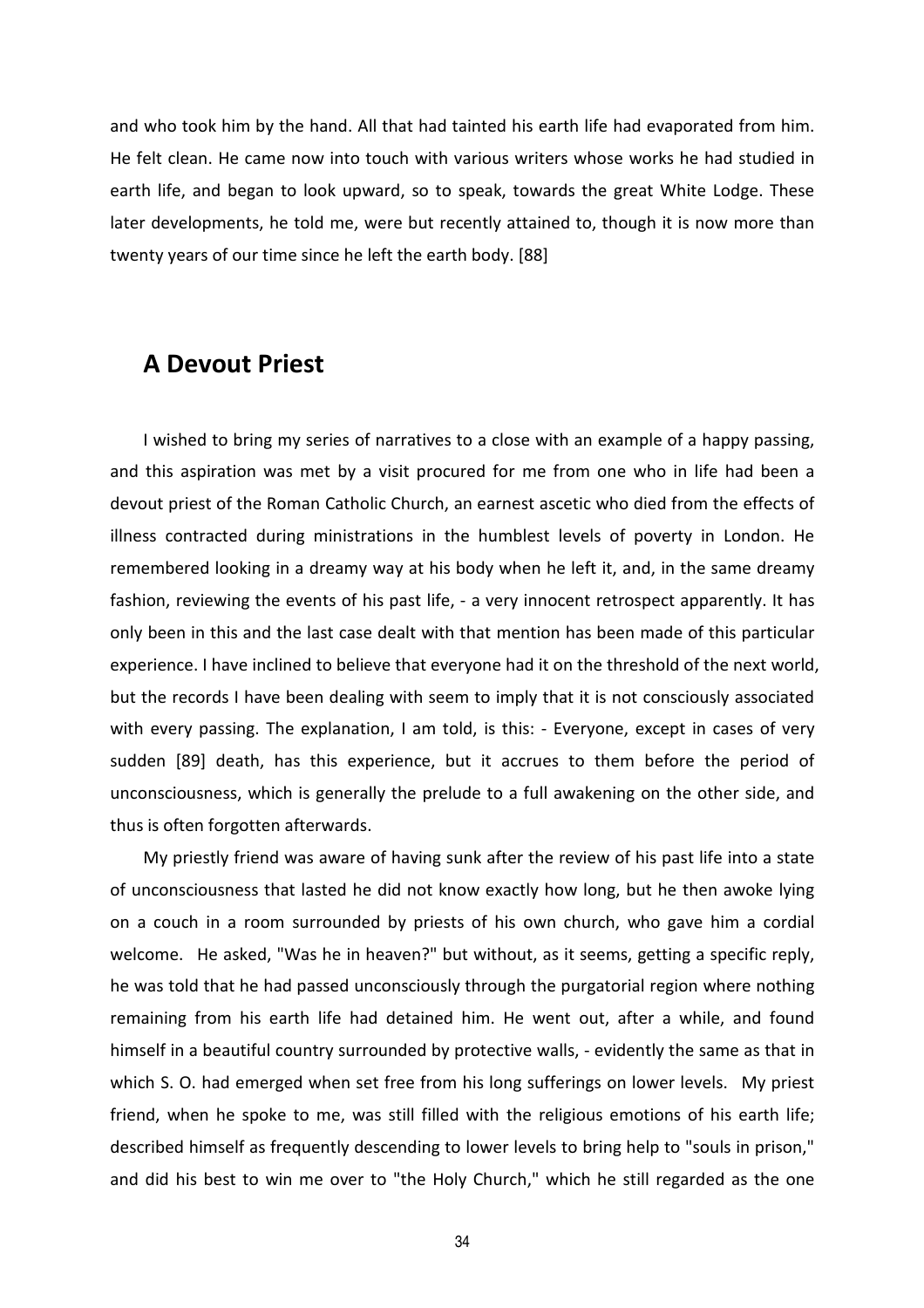avenue leading to supreme spiritual beatitude. At the [90] same time he was impressed with the belief that he would soon pass on to some higher spiritual condition in which his soul would broaden out in some way he did not yet understand. I endeavoured to assure him that he would then realise how it was that I was contented with my own spiritual prospects, and did not feel the necessity of seeking refuge in the region where he was, for the time being, at peace. [91]

#### **Conclusion**

The individual narratives I have been able to collect, though widely varied in their character, fall very far short of covering all the ground one seeks to explore in studying the conditions of the next world. Some of these conditions may better be dealt with in general terms. The fundamental idea to keep in mind is that people passing over do not all at once undergo any great change except so far as their surroundings have changed. As some of the stories I have been able to obtain show so clearly, occult knowledge acquired during life gives an enormous advantage to those who possess it as compared with people of quite ordinary type. It brings them rapidly into touch with representatives of the higher wisdom on the other side, and new horizons open out before them. But naturally there are multitudes who pass over without a trace of any such knowledge, and they consort, so to speak, with [92] others of their own kind, and get used after some interval of bewilderment to conditions of life curiously resembling in many ways those by which they have been surrounded during physical life. In one region of the fourth sub-plane - by no means its most exalted region - people of good, commonplace religious habits of thought will be much engaged, as "the devout priest" story shows, with religious exercises of the kind to which they have been accustomed down here. It must always be borne in mind that the matter of the astral world is plastic in a high degree to thought. Thought there is an actually creative power, and thus there are regions of the fourth where the sustained thought power of all dwelling there, has created churches and chapels in which they continue to carry on such services as they have been used to on the physical plane. As the Roman Catholic community on the other side is of course a very numerous body, the Roman Catholic cathedral in which they renew their worship is, I am assured, an enormous building far exceeding in magnitude any similar structure on the earth's surface. Going to the opposite end of the scale, the little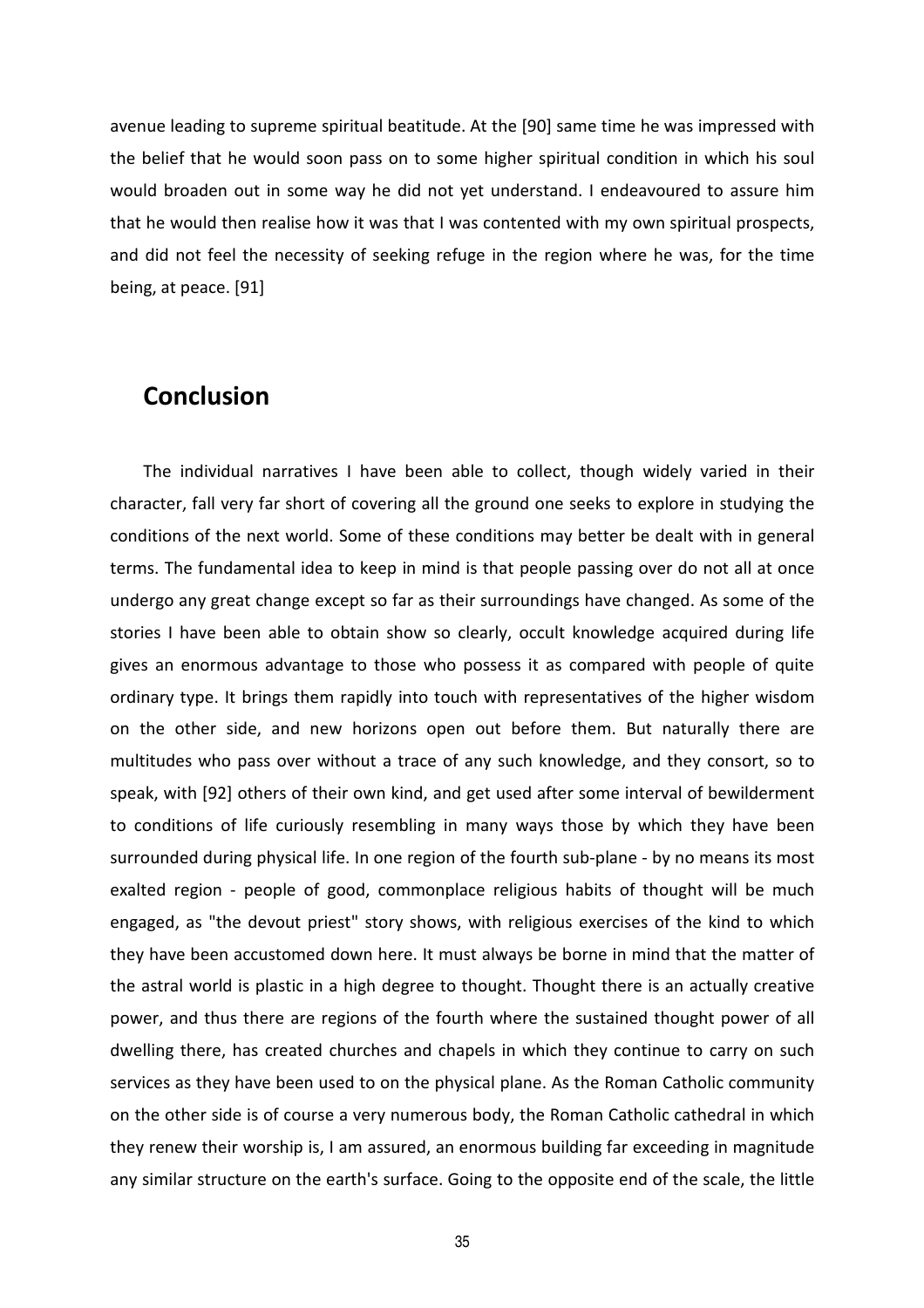community calling themselves Plymouth Brothers, entertaining the belief, as I understand their state of mind, that [93] they alone are destined to be saved, find their impressions duly realised, - as they think. They find themselves congregated together in something resembling a town beyond which they see nothing but an infinite waste. They continue, as in life, to hold meetings and preach each other dismal sermons, until, one by one, they get sufficiently bored, and so drift away and gradually acquire enlarged experience. Many of them may have been in ordinary life, no doubt, good and affectionate people, and then they would be exactly of the type suited to the devachanic condition, and would float off to that state of existence, when tired of their "Plymouth Brother" attitude of mind. The tardiness of their progress to loftier happiness would once more illustrate the fundamental principle that knowledge gained down here in advance, concerning the opportunities of the astral world, is enormously helpful in enabling people passing on to attain at once desirable conditions for which, in the absence of such knowledge, they would have to wait.

Only one of the narratives with which I have been dealing in the course of this little volume has related to the after consequences of putting a violent end to one's own life down here. And the case of M. M. is crowded with [94] exceptional circumstances, I have refrained from reproducing detailed stories of the sufferings or discomfort endured by people who have committed suicide in any ordinary way, because these would have overburdened the book with experiences of a painful order. After all, people who commit suicide are a small minority among us, while for the majority, leading fairly creditable and respectable lives, an appropriately rapid translation to agreeable conditions is the rule. I want my present treatise as a whole to be encouraging rather than the reverse for the kind of people likely to be its readers for the most part. I have often noticed a tendency among those who become interested in theosophical teaching to overrate the importance of their minor peccadillos and suppose themselves incurring, on their account, more serious karma than nature really has in store for them. To judge oneself too severely may be to make a mistake on the right side, but it is a mistake none the less. Moreover, in contemplating astral possibilities one should always remember that the astral life is not the period appropriate, to the working out of karma. That is reserved for the next physical life, and when disagreeable or painful experiences are incurred on the astral they are to be thought of almost always as [95] purifying processes qualifying the personality to reach restful and happy conditions. If anyone passes over steeped in desires of a kind incompatible with life on any of the higher astral levels, he must wear out those desires, subdue them or realise their worthlessness, before he can ascend to the higher levels. The attainment of such an attitude of mind may,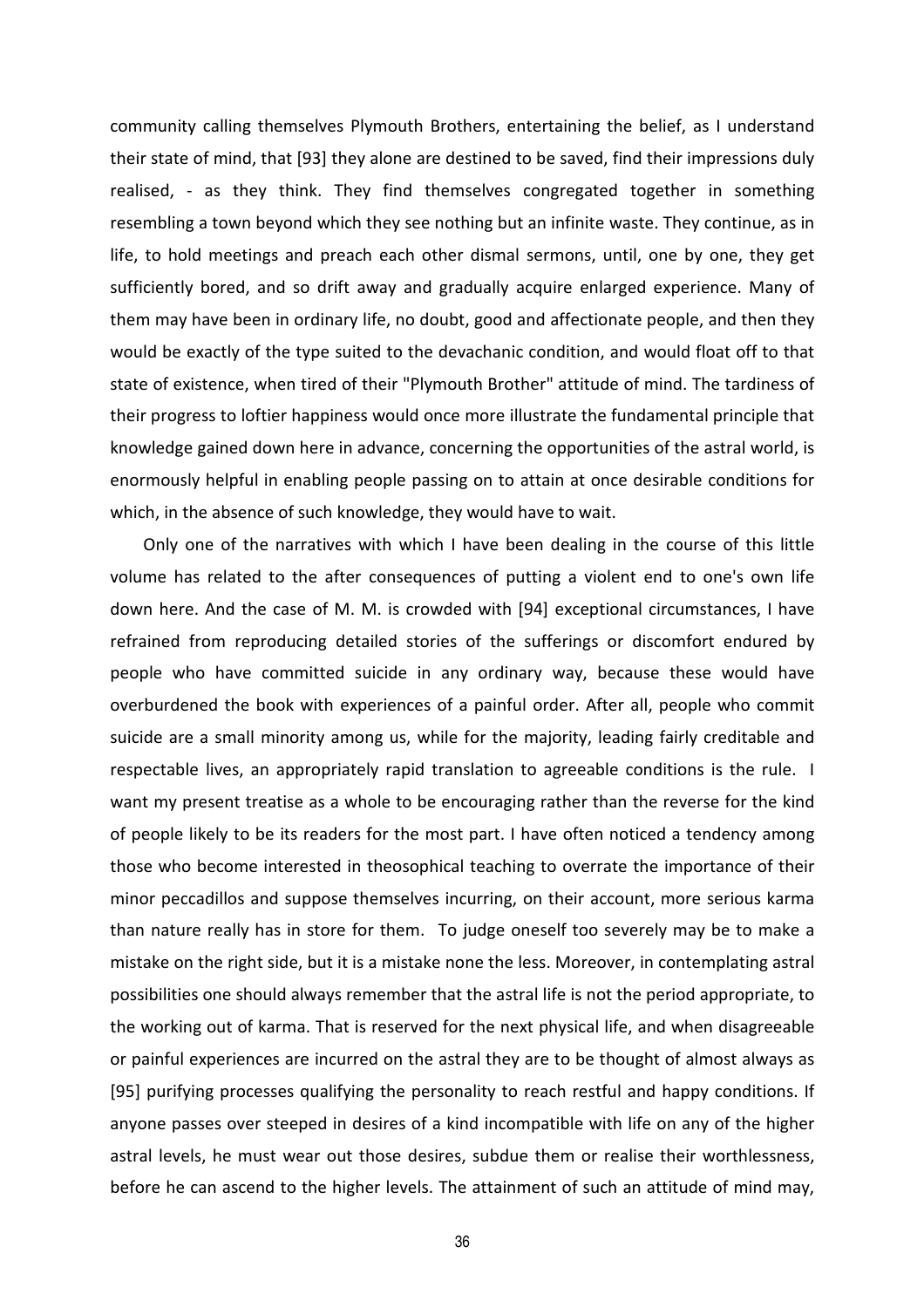as we have seen, be sometimes retarded to a painful degree, but in that case the protraction of the painful state should not be regarded as a karmic penalty. It automatically comes to an end as soon as the person concerned is emancipated from the characteristics that hold him back. An appreciation of this idea elucidates a question, sometimes thought to be puzzling, when we hear of the "help" given by entities, far advanced themselves, to people on low astral levels. That is not interference with karma; it is simply so much persuasion aimed at showing the people in trouble that they can set themselves free if they will make the necessary interior effort.

Before concluding, it may be worth while to add a few explanations that might have been given already in connection with some of the astral experiences described, but have remained over and can perhaps better be dealt with now [96] in general terms. Frequent mention has been made of "houses" in which those released from physical life find themselves on awakening beyond. Such houses are the thought creations of the persons passing on, or of those who have passed on previously and stand ready to welcome new arrivals. This detail requires further elucidation. As A. R. said, there is no "gravitational stress" on the astral plane. Anyone there can move about, upward or downward, by the mere effort of will. How about stairs in astral houses? Surely they cannot be needed! Nor are they needed, and yet the habits of mind brought over from physical life are so ingrained in the thinking of the newcomer in the next world, that he needlessly repeats conditions around him which resemble those he has been used to. And if a staircase seems to him a necessary adjunct to a comfortable home, his new home includes the staircase accordingly. Later on, if he works his way to higher levels than the fourth sub-plane, he will get altogether free of the physical life traditions. There are no houses, for instance, on the sixth sub-plane. There thought gives rise to flowery conditions. The denizens of that region have long since escaped from their early habits of thought. They have [97] grown used to a life exempt from all material wants. They need neither food, shelter, nor sleep. They can luxuriate at ease in scenes of natural beauty; although it is probable that people qualified to ascend to the sixth sub-plane will have been developed morally to the extent of desiring to work, in some way, for the good of their fellow-creatures, and will spend a large part of their time on lower levels, where they can render help to others.

An interesting question arises as to the relative durability of thought creations on the astral plane. This differs very widely. Where continuous and collective thought is concentrated on the same purpose, such creations may assume a very permanent character, as for example in the Roman Catholic region of the fourth. There the churches and houses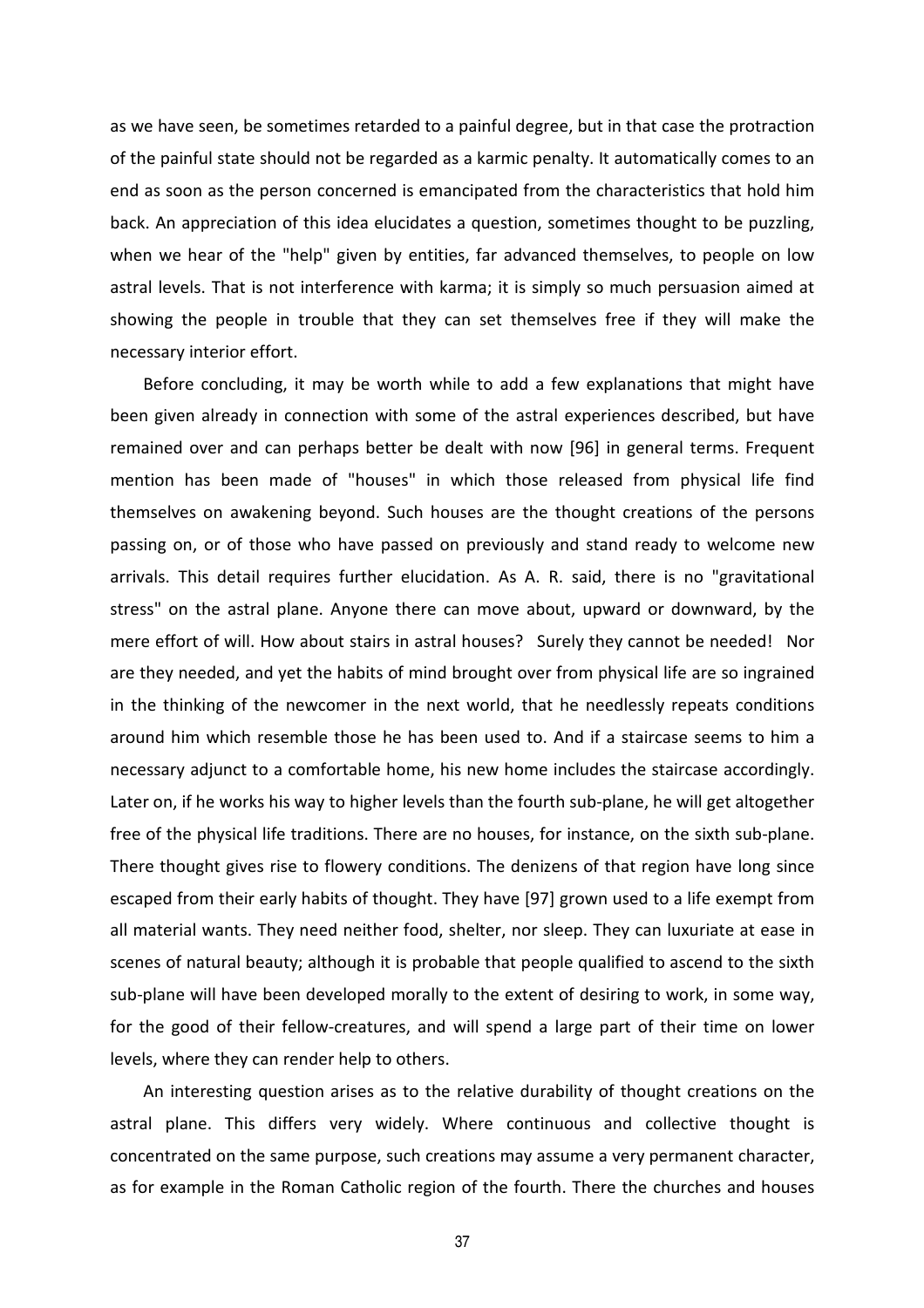and surrounding walls are, so to speak, very solidly built. And there are regions of the astral world which the great masters of the White Lodge reserve for their own uses, where ceremonies of initiation take place, where people passing on and already belonging to the occult world are received, if they need (as may sometimes be the case) rest and recuperation after trying experiences in physical life. Here the appropriate structures are rendered very [98] definitely permanent by Adept power, and are not infrequently visited during physical life by occult pupils able to get about freely on the astral plane during sleep. On the other hand, the dream-houses, or rather the dream-rooms, created for themselves by people of quite ordinary type in passing over (assuming that such persons have no disagreeables to encounter), would not be durable at all, would only serve a brief purpose, and would melt away when the inhabitant, as on the hypothesis he or she would be soon likely to do, float off into the unconscious rest preceding translation to the devachanic state.

I do not suggest for a moment that the astral experiences I have been recording, or the imperfect explanations just added to them, come near exhausting the manifold varieties of condition involved in the opportunities of astral life. Some of these, especially on the higher levels, are practically beyond physical plane comprehension. Thus on the fifth sub-plane the intellectual region - it seems possible for the literary student to help himself to copies of any book in existence down here, whether of ancient or of recent origin. And I believe that men of science on the fifth level can somehow make use of laboratories, though their new [99] methods of research no doubt involve the use of faculties that generally supersede the necessity for using such instruments of research as they have been used to in the lower life. I know that they acquire knowledge concerning the constitution of matter, the mysteries of force, gravitation, and electricity that no instruments of ordinary research would help them to. And the vast spaces of the solar system and beyond become accessible, in some way we cannot here understand, to the investigations of the occult astronomer. That does not mean that superlative wisdom is poured into their consciousness in a flood. The new knowledge is gradually acquired as here by study and continuous effort, but it is acquirable in new ways for the full comprehension of which we who are interested in such work will mostly have to wait.

Finally, it seems desirable to deal in a few words with an idea that may arise in the minds of some theosophical students concerning the investigations with which this little volume has been concerned. In the beginning of theosophical study an impression arose that it was wrong to get into communication with people on the astral plane, because it was assumed that in all cases the all-important idea [100] connected with them was that they